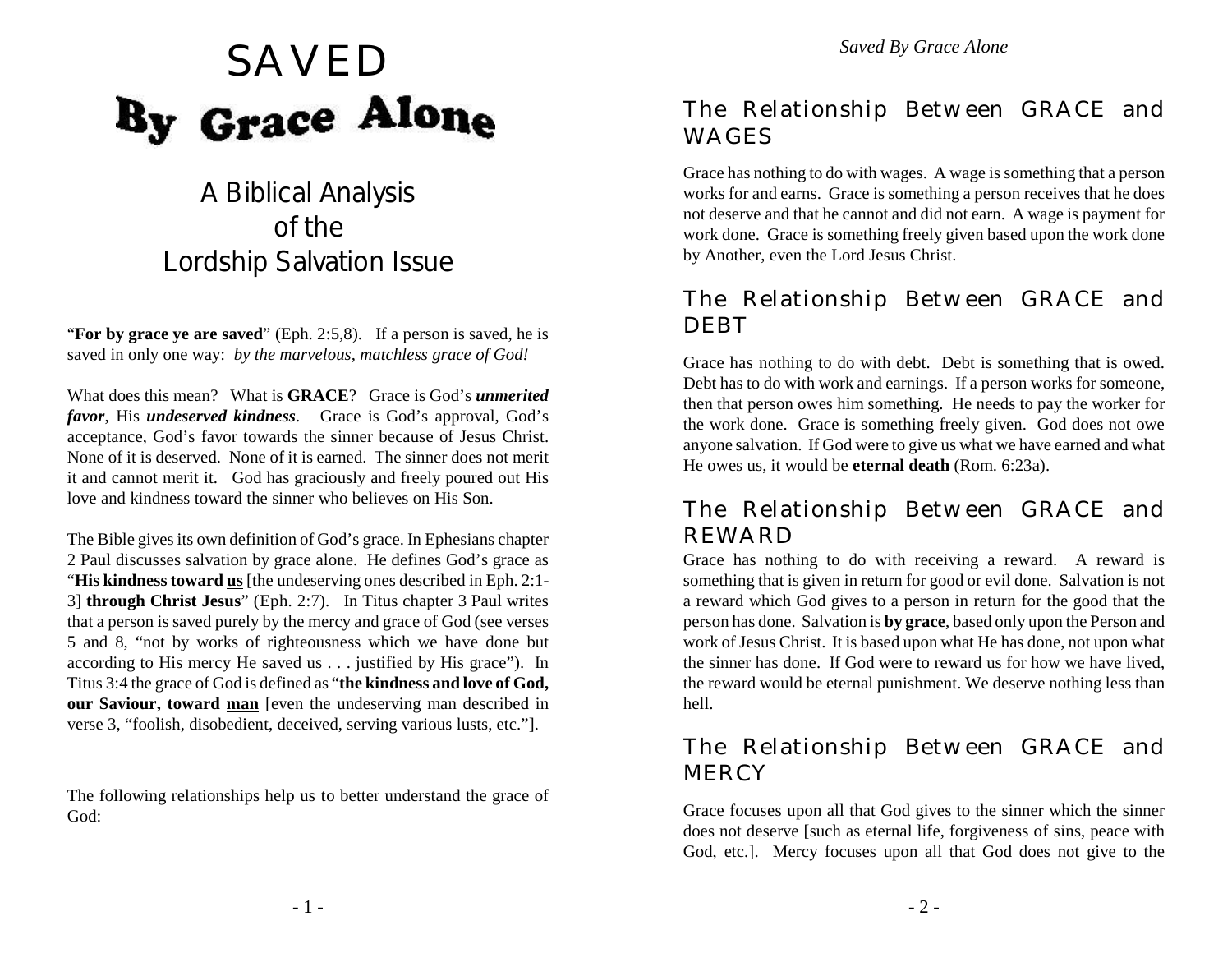miserable sinner which he *does* deserve [such as God's wrath, punishment, eternal death, hell, etc.]. God is gracious to the believing sinner in freely giving to Him the gift of Christ and all that comes with the gift of His Son (Romans 8:32), all of which he does not deserve. God is merciful to the believing sinner in that He has withheld His judgment and wrath upon him, all of which the sinner justly deserves.

# The Relationship Between GRACE and FREE JUSTIFICATION

"Being justified **freely** by his grace through the redemption that is in Christ Jesus" (Romans 3:24). When the Bible says that sinners ARE JUSTIFIED FREELY, what does this mean?

A key passage which helps us to understand this word "freely" is John 15:25—"But this cometh to pass, that the word might be fulfilled that is written in their law, **They hated me without a cause"** [this phrase 'without a cause' is the same Greek word translated 'freely' in Romans 3:24]. What does it mean when it says that the Lord's enemies hated Him WITHOUT A CAUSE? It means that they had no reason to hate Him. There was not one thing that Christ did to deserve their hatred. Their hatred was undeserved and unearned.

Now let us apply this same meaning to Romans 3:24. The sinner is JUSTIFIED FREELY. He is justified "without a cause." There is no reason [found in the sinner] why God should justify this person. There is nothing that the sinner has done to deserve justification or salvation. The sinner is justified FREELY. This justification is not the result of anything that the sinner did. This justification or salvation is totally undeserved and unearned. It is by grace and it is totally free. The reason the sinner is saved is found in God, not in the sinner. It is based on the Lord Jesus Christ–*who He is* and *what He has done* on Calvary's cross. It is not based on the sinner's anything. It is based on God's everything. God and God alone does the saving. Salvation is of the Lord! "Saved by grace alone, this is all my plea!" "Oh to grace how great a debtor daily I'm constrained to be!"

# The Relationship Between GRACE and BOASTING

If a person is saved by grace, then boasting [in self] is absolutely and totally excluded. "Where is boasting then? It is excluded. By what law? of works? Nay: but by the law of faith" (Rom. 3:27). Salvation is by grace and not of works, "lest any man should boast" (Eph. 2:8). All the sinner can do is boast and glory in the Lord, "That, according as it is written, He that glorieth [boasteth], let him glory [boast]in the Lord" (1 Cor. 1:31).

Boasting says, "Look at what I have done! Look at what I have earned! Look at the good I have performed! Look at my good works! Look at what I have accomplished! Look at my dedication! Look at my commitment! Look at my love for the Saviour! Look at my surrender to Christ! Look at my obedience to His commands! Look at my submission to His Word!" **ALL SUCH BOASTING IS EXCLUDED** because salvation is by grace through faith. The person saved by grace says, "**Look at what my Saviour has done! Look at what He has accomplished!**" The person who is saved looks away from SELF and looks unto the crucified and risen Saviour!

## The Relationship Between GRACE and WORKS

Consider Romans 11:5-6, "Even so then at this present time also there is a remnant according to the election of grace. And if by grace, then is it no more of works: otherwise grace is no more grace. But if it be of works, then is it no more grace: otherwise work is no more work."

Grace and works are two principles that are **utterly opposed**. They are **mutually exclusive**. They are contrary the one to the other. If you have grace then you cannot have works. If you have works, then you cannot have grace. If you have a free gift, then it cannot be earned or paid for. If you work for something and earn it, then it cannot be a free gift. If it is a debt, then it cannot be grace. If it is a reward, then it cannot be grace. Salvation is either all of grace or else it is all of works. And the Bible insists that it is **all of grace**, "not of works" (Eph. 2:8; Tit. 3:5).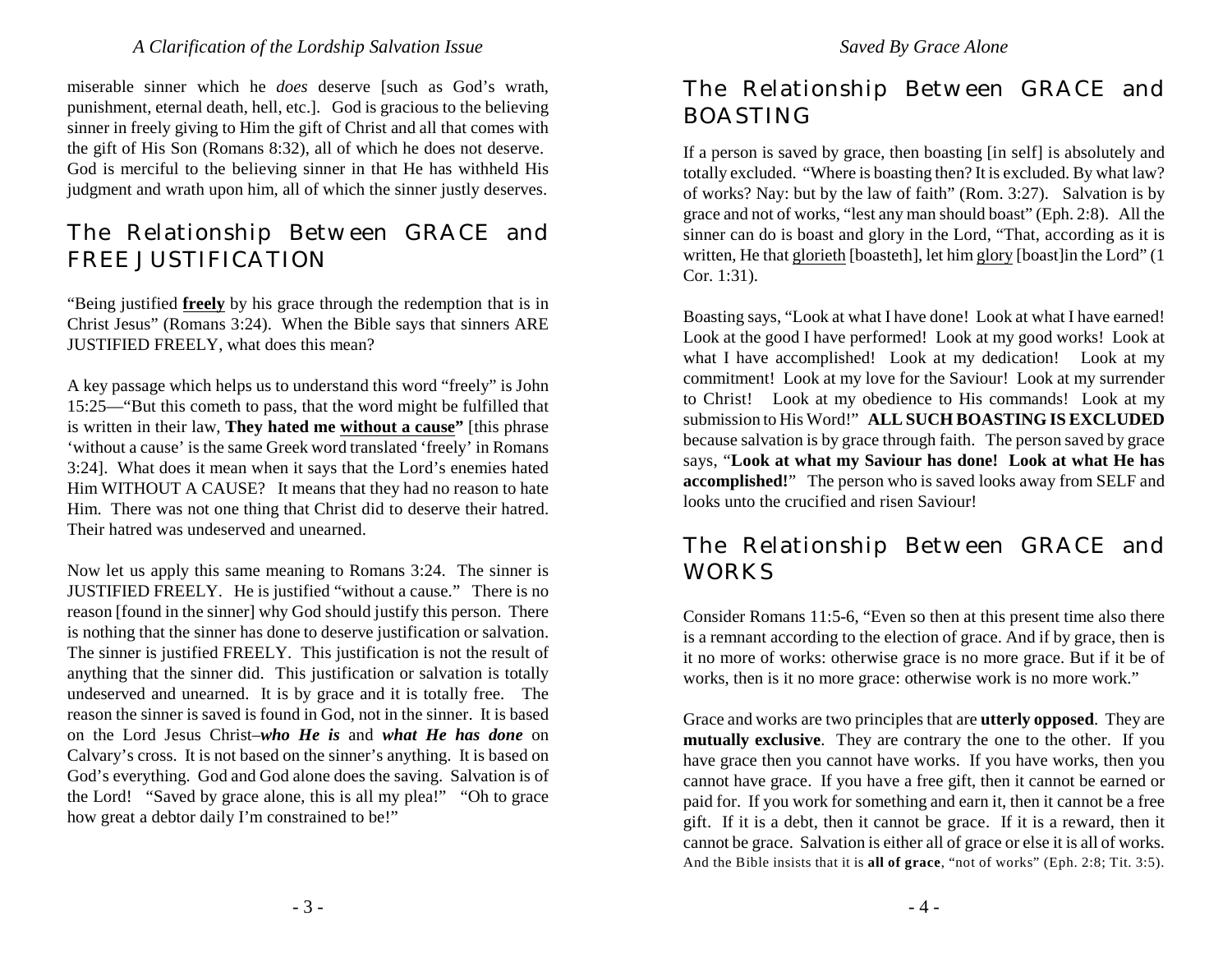**You cannot and must not add works in any shape, form or manner** to the grace of God. Why not? ". . . otherwise grace is no more grace." When it comes to our salvation, God wants and God deserves and God demands **all of the credit!** God does not want most of the credit and thus allow man to have a little of the credit! No, God gets all of the glory and all of the credit, because it is God who alone does the saving! As the hymn says, "**God's grace has planned it all**--'tis mine but to believe and recognize the work of love and Christ receive."

If man were to deserve some of the credit for salvation (even a little), then man would have some basis whereby he could boast. But God says that boasting is **totally excluded** (Rom. 3:27) and that "no flesh should glory in his presence" (1 Cor. 1:29). Salvation is something that the sinner does not deserve at all, not even in the slightest bit. A person is saved **by the free, unmerited favor and grace of God PLUS NOTHING ELSE!**

In considering the relationship between grace and works it is helpful to examine Romans 4:4, "Now to him that worketh is the reward not reckoned of grace, but of debt." Here is the person who works! This person is a total stranger to the grace of God. He knows nothing of the grace of God. He foolishly thinks that he will be blessed and rewarded for his works. He foolishly thinks that God owes him something because of how he lives. He somehow thinks that his works and his love for God and his commitment to God and his surrender to God and his obedience to God have earned him salvation. Quite the contrary! The only reward he will get is eternal death.

In Romans 4:5 we have a description of the person who is justified freely by God's grace: "But to him **that worketh not**, but believeth on him that justifieth the ungodly, his faith is counted for righteousness." Notice that he is the person THAT DOES NOT WORK! He does not work at all! He is not trusting or counting on anything that he has done. He realizes that there is not one thing that he has ever done that could earn one drop of favor or approval or acceptance before a holy God!

He does not work! What then does he do? He believes! He believes on the God who justifies freely by His grace! We must not miss the significance of Romans 4:5, "**that worketh not, but believeth**." This tells us very clearly that faith is not a work. This person does not work but he believes. Faith is not a work. Rather, faith is resting upon the work of Another. Faith is resting all of one's weight on the WORTH (the Person, *who He is*), on the WORK (*what He has done*) and on the WORD (*what He has said*) of Jesus Christ. Faith is non-meritorious. If believing were a work, then we could boast about our faith: "Look at what I have done! I have believed!" How silly! Believing is not some good work that we do. Believing is a humble recognition on the part of the guilty, broken and contrite sinner that he has done **no good** before a holy God and that his only hope is found in Jesus Christ. There is nothing good about a person's faith. It is the Saviour who is good and who is great, and our faith must be in Him. Faith in itself gives us no merit before God. Faith does not boast except in a crucified and risen Saviour!

# The Relationship Between FAITH and GRACE

"For BY GRACE are ye saved THROUGH FAITH" (Eph. 2:8). Faith and grace go together. Why? Faith is the "hand of the heart" that reaches out and receives God's free gift which is totally undeserved and unmerited. We need to make a difference between the gift (salvation) and the reception of the gift (faith). 1

# The Relationship Between JUSTIFICATION BY GRACE and WORKS

Consider Romans 3:28; 4:6, "Therefore we conclude that a man is justified by faith **without** [apart from] the deeds of the law . . . Even as David also describeth the blessedness of the man, unto whom God imputeth righteousness **without** [apart from] works." Justification by grace is totally "without" or "apart from" works.

See our study, "What is the Gift of God in Ephesians 2:8?"  $(30¢).$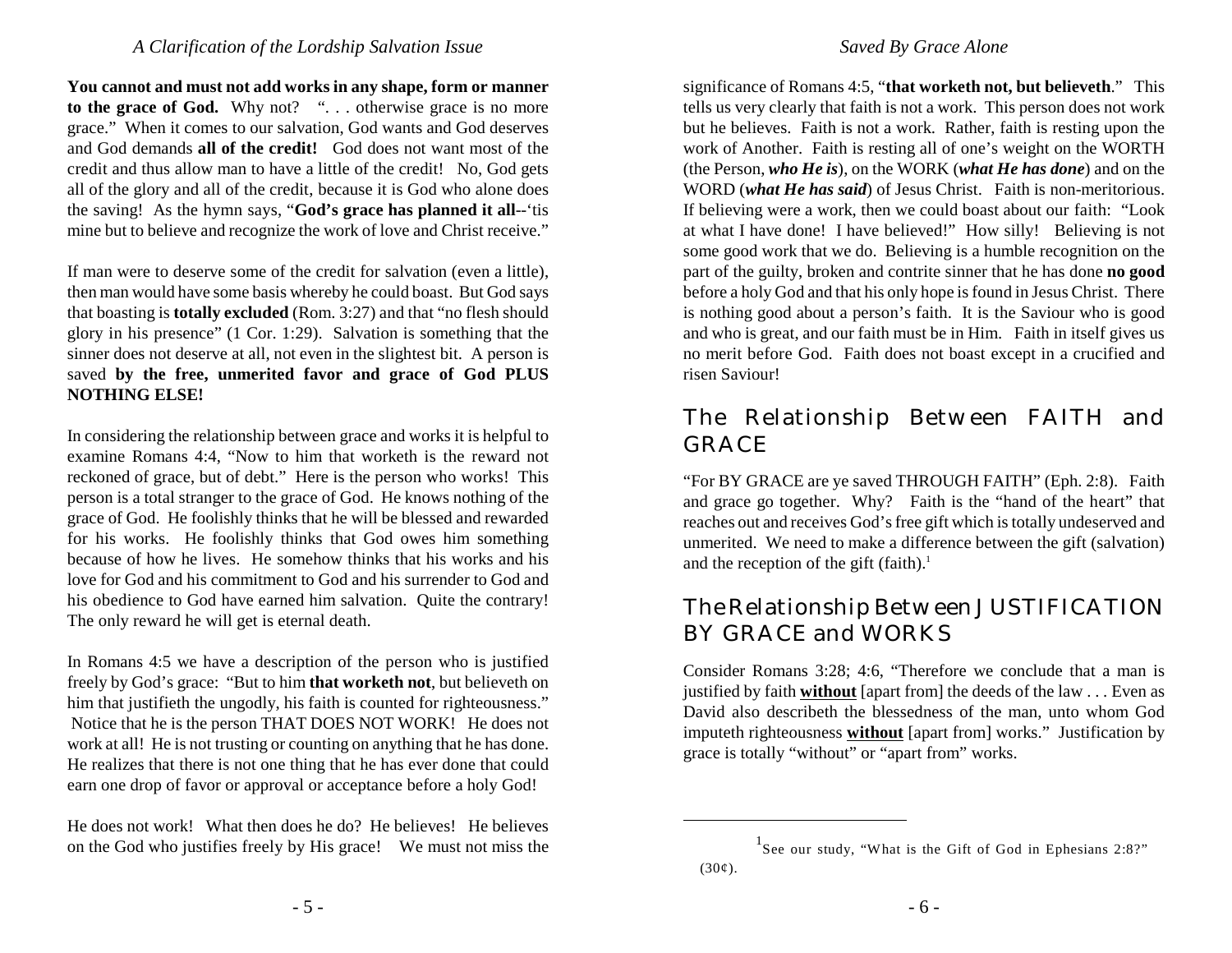This same Greek word is used in Hebrews 4:15 of Jesus Christ who was "without sin." This means that the Saviour had no sin whatsoever. He was totally WITHOUT SIN. Likewise, justification or salvation by grace has no works whatsoever! God saves the believing sinner totally apart from any works which he has done (Tit. 3:5).

If you charge the character of Jesus Christ with just one little sin, then you have totally destroyed [not actually but by accusation] the perfect, sinless character of the Saviour. You have made Him a sinner [by attributing sin to Him]. Likewise, if you add one little work **of any kind** to salvation then you have totally destroyed the gospel and it is no longer salvation by grace. Works must never be added as a requirement for salvation ("you must do such and such in order to be saved"). Justification is totally apart from works.

The true gospel is the "**gospel of the grace of God**" (Acts 20:24). Any other gospel is under the awesome curse and anathema of God [Galatians chapter 1, and note especially verse 6. What these false teachers had moved away from was "**the grace of God**."] The true gospel is a message of good news about a great Saviour who saves people in only one way: BY HIS GRACE!! FREELY BY HIS GRACE!! ONLY BY HIS GRACE!! **Any so-called gospel message which mingles or mixes works in any way, shape or form is a false gospel and God's curse is upon it.** Notice Galatians 2:16 where THREE TIMES IN ONE VERSE we read "not by works"!

# The Relationship Between SALVATION and THOSE WORKS THAT PLEASE GOD

Good works are the RESULT of salvation. We are not saved by good works but we are saved "unto good works." "For we are his workmanship, created in Christ Jesus **unto good works**, which God hath before ordained that we should walk in them" (Eph. 2:10). Likewise in Titus 3:8, "This is a faithful saying, and these things I will that thou affirm constantly, that they which have believed in God might be careful to maintain good works. These things are good and profitable unto men." Good works are not something that a person must do in order to be saved. Good works are something that a saved person does

**because he is saved** and because God is working in and through Him (Phil. 2:13).

The danger comes when we take what ought to be the RESULT of salvation and make it the REQUIREMENT for salvation. Never put the cart before the horse! Good works should always follow salvation but good works are not the requirement or the means of salvation.

# The Relationship Between GOD'S GRACE and ANTINOMIANISM

There are two great errors, relating to the grace of God, that have plagued the church throughout the centuries. The first of these is the error of "turning the grace of God into lasciviousness [absence of restraint, uncontrolled lust, unbridled lust]--see Jude 4. This error expresses itself in this way, "Because I am saved by grace apart from any works at all, I can live any way I please." This error has been labeled **antinomianism** [against law] or lawlessness. It is using the grace of God as an excuse for lawlessness and every kind of ungodly type of living.<sup>2</sup>

The Bible gives a strong answer to this error: "What shall we say then? Shall we continue in sin, that grace may abound? God forbid. How shall we, that are dead to sin, live any longer therein?" (Romans 6:1-2). "For the grace of God that bringeth salvation hath appeared to all men, Teaching us that, denying ungodliness and worldly lusts, we should live soberly, righteously, and godly, in this present world" (Titus 2:11-12).

# The Relationship Between GOD'S GRACE and LEGALISM

The second great error, relating to the grace of God, is **legalism**. Legalism is adding some kind of work as a requirement for salvation. One example of this is found in Acts 15:1—"And certain men which

 $2$ Is antinomianism a problem in the evangelical/fundamental church today? See our booklet, *The Teaching of Zane Hodges, Joseph Dillow and the GES* (\$2.00).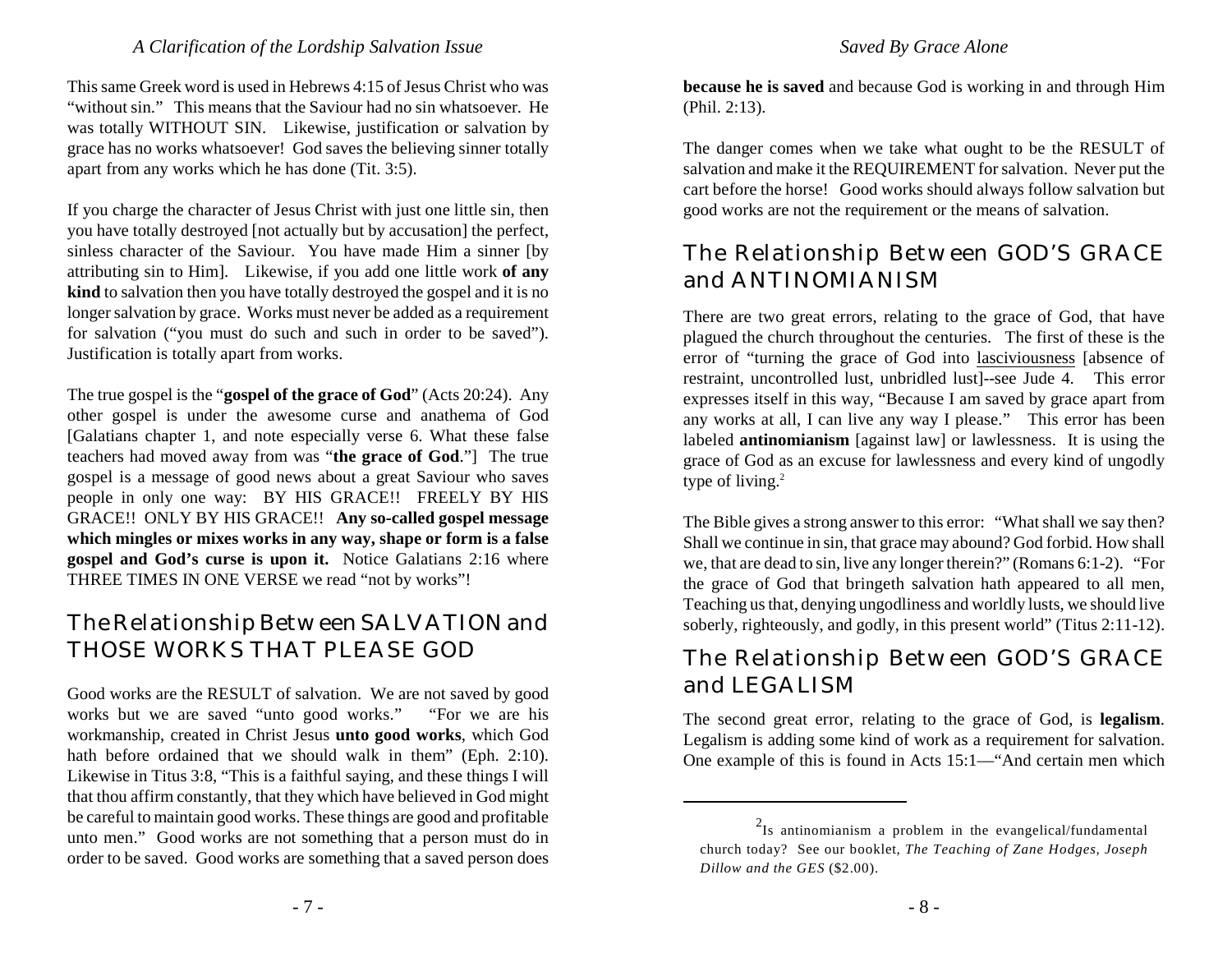came down from Judaea taught the brethren, and said, Except ye be circumcised after the manner of Moses, ye cannot be saved." Here we have circumcision added as a requirement for salvation [God's grace + circumcision = salvation]. Peter answered this error in no uncertain terms: "And when there had been much disputing, Peter rose up, and said unto them, Men and brethren, ye know how that a good while ago God made choice among us, that the Gentiles by my mouth should **hear the word of the gospel, and believe** . . . But we believe that **through the grace of the Lord Jesus Christ we shall be saved**, even as they" (Acts 15:7,11). The Gentiles did not need to be circumcised in order to be saved. **ALL THEY NEEDED TO BE SAVED WAS THE GRACE OF GOD! All they needed to be saved was faith in Jesus Christ, God's only Saviour!**

# The Relationship Between GOD'S GRACE and LORDSHIP LEGALISM

This brings us to a teaching of our day, common in Reformed circles, popularly known as LORDSHIP SALVATION. Essentially Lordship salvation teaches that simple faith in Jesus Christ is not enough for salvation. Something else is needed. A solid commitment to Christ as Lord is needed. A person needs to surrender to the Lordship of Christ. A willingness to obey Christ's commands is necessary. Also the sinner must fulfill the demands of discipleship or be willing to fulfill them. This includes loving Christ supremely, forsaking possessions, etc. (see Luke 14:25-33).

What do Lordship teachers do with Acts 16:30-31? ["And brought them out, and said, Sirs, what must I do to be saved? And they said, Believe on the Lord Jesus Christ, and thou shalt be saved, and thy house."] This verse teaches that the sinner must do the believing and that God must do the saving. It teaches that faith and faith alone is necessary for salvation. It does not say, "Believe and surrender to Christ's Lordship and fulfill the terms of discipleship and thou shalt be saved." It simply says, "**Believe on the Lord Jesus Christ.**"

What does it mean to believe? The hymn-writer has explained it in very simple terms, "Tis so sweet to **trust in Jesus**, just to take Him at His Word, just to rest upon His promise, just to know THUS SAITH

#### *Saved By Grace Alone*

THE LORD!" Those who teach Lordship salvation are forced to redefine saving faith. It means more than just simple, childlike faith in Jesus Christ. They might say something like this: "We believe in Acts 16:31 just as much as you do, but you need to understand what the word '**believe**' really means. 'Believe' means more than just believe. Saving faith involves much more."

What does it mean to believe on the Lord Jesus Christ? Lordship salvation teachers would say that it involves the following:

> It means surrendering to His Lordship. It means turning from sin. It means submitting to His authority and to His Word. It means obeying His commands, or at least having a willingness to obey. It means fully accepting all the terms of discipleship.

Consider this last statement. Does saving faith really involve accepting all the terms of discipleship? Does saving faith really include such requirements as loving Christ supremely, forsaking all that one has, denying self, etc. (Luke 14:25-33, etc.)? A saved person should do all of these things, but he does not do these things *in order to be saved*. HE IS SAVED BECAUSE HE THROWS HIMSELF UPON THE MERCY OF A LOVING SAVIOUR WHO DIED FOR HIM. One reason why he needs to be saved is because he does not love Christ supremely. He is guilty of breaking the greatest commandment!

It is not our COMMITMENT that saves us, it is our CHRIST who saves us! It is not our SURRENDER that saves us, it is our SAVIOUR who does! It is not **what I do for God**; it's **what God has done for me.**

Avoid the dangerous error of taking what should be the RESULT of salvation and making it the REQUIREMENT of salvation:

> It is **because I am saved** that I surrender to His Lordship (Rom. 12:1-2).

> It is **because I am saved** that I turn from sin and begin to learn what it means to live unto righteousness (1 Pet.  $2:24$ ).

> It is **because I am saved** that I follow Him in willing obedience (1 John 2:3-5).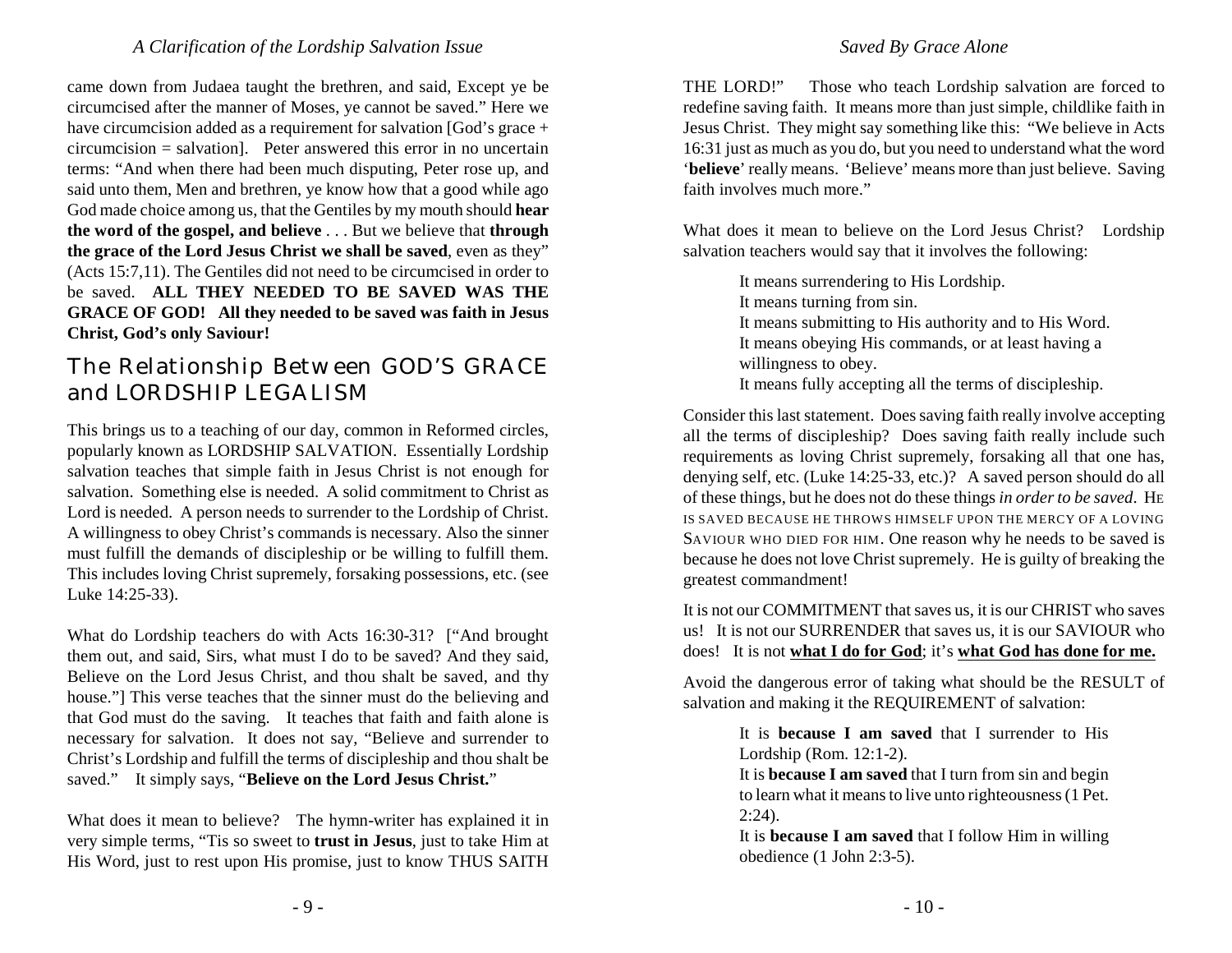It is **because I am saved** that I agree to the terms of discipleship and begin to learn all that discipleship involves (Luke chapter 14).

It is **because I am saved** that I submit to His authority over every area of my life (Rom. 6:13).

I do these things **because I am saved by the grace of God,** not in order to be saved. Do not turn the results into requirements! Don't turn the grace of God into legalism [adding unbiblical requirements to the gospel message]. Don't confuse saving faith with that which saving faith ought to produce. Don't confuse repentance with the fruits of repentance. Behavior and fruit are the evidences of saving faith but they are not the essence of saving faith. Don't confuse the fruit with the root. Before you can "come after" Christ in discipleship (Luke 9:23; Matt. 11:29-30), you must "come unto" Christ for salvation (Matthew 11:28). Discipleship is not a requirement for salvation; discipleship is the obligation of every saved person. Salvation involves Christ loving me (Rom. 5:8; Gal. 2:20); discipleship involves me loving Christ (Matthew 10:37). Because we are justified freely by His grace we measure up to the full demands of God's righteousness in Christ (2 Cor. 5:21). Because we are frail we often fail to measure up to the full demands of discipleship (Luke 14:25-33). The requirements of discipleship are many; the requirement for salvation is simple faith and trust in the Saviour. <sup>3</sup>

# Lordship Salvation **Some Key Questions and Answers**

What is the meaning of the term "Lord"?

The New Testament word for "Lord" is the Greek term "kurios"

 $(\kappa \nu \rho \nu o \varsigma)$ . It comes from a related word "kuros" which means "power, might, supreme power and authority." Thus "kurios" means the Mighty One, the Supreme One, the One who who has authority over me, the One who has control over me, the Sovereign One.

Thus the term means "Lord, Master, Sovereign." It sometimes carries with it the idea of ownership because the person who has control over something and who is sovereign over something is normally the *owner* of that thing. See Luke 19:33 (the *owners* of the colt) and Matthew 20:8 (the *owner* of the vineyard). The Lord Jesus is not only our Master but He is also our *Owner* because we are "bought with a price" and purchased with His blood (1 Cor. 6:19-20; 1 Pet. 1:18-19).

#### How is the term "Lord" used in the New Testament?

It is used in connection with certain human relationships:

- 1) It is used of a master or **slave owner** who is lord over his slaves (Col. 3:22).
- 2) It is used of an emperor or **king** who is lord over his subjects. a) It was used of the Roman emperor (Acts 25:26).
	- b) It was used of Pilate the governor (Matt. 27:63).
	- c) Compare Revelation 17:14—"Lord of Lords"
- 3) It is used of a **husband** who is lord over his wife (1 Peter 3:6–"even as Sarah obeyed Abraham calling him lord").
- 4) It is used of an **employer** (boss) who is lord over his steward or employee (Luke 16:3,5).
- 5) It is used of a **father** who is lord over his son (Matthew 21:30 where "sir"=kurios).

Note: In all of these above mentioned relationships, the "lord" is in a position of authority and therefore submission and obedience are required on the part of the slave, citizen, wife, employee, son, etc.

6) In the overwhelming number of instances, the word "kurios" is used of Jesus Christ our sovereign Master and Lord. One example is found in John 20:28 (the utterance of Thomas): "My Lord and my God." The meaning of the term: "My Lord, my

See our paper showing the difference between **Salvation and** <sup>3</sup> **Discipleship** (5¢).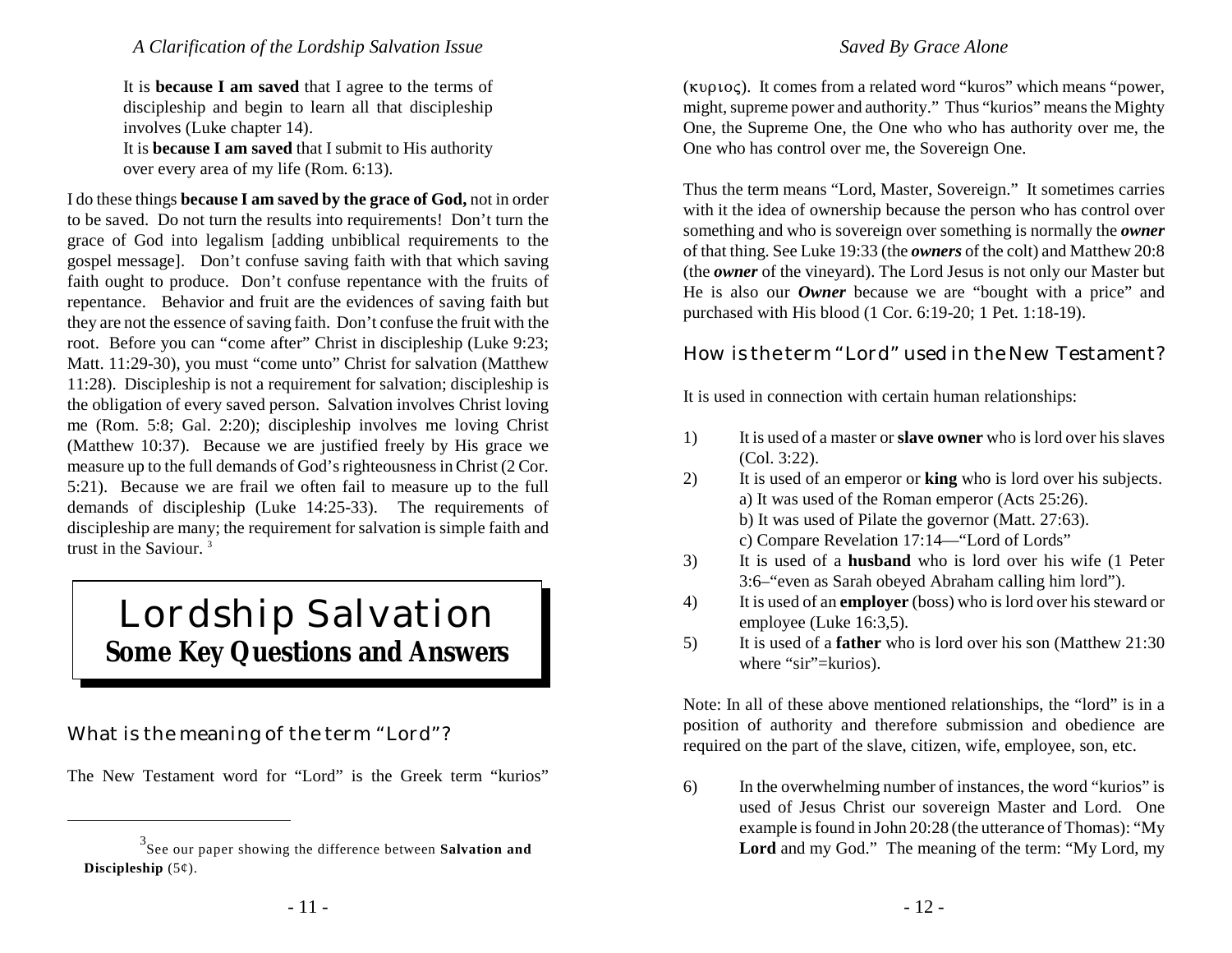Powerful Master, My Sovereign Ruler, My Rightful Owner, My Supreme Authority, etc."

#### What are the Old Testament terms for "Lord"?

There are two Old Testament terms for "Lord."

- 1) The Hebrew term **"Adonai"** rendered in the KJV by "Lord" is very similar in meaning to the Greek term "kurios." It means "Lord, Master, Sovereign One, Owner, Ruler." Sarah used it in reference to her husband (Gen. 18:12; compare 1 Pet. 3:6). Abraham's servant repeatedly called his master "lord" in Genesis 24. The pharaoh of Egypt was called by this title (Gen. 40:1), as well as Joseph (Gen. 42:10). Ruth used it of Boaz before they were married (Ruth 2:13). The term is translated "owner" in 1 Kings 16:24.
- 2) The Hebrew term **"Jehovah"** (rendered in the KJV by "LORD" or "GOD") is considered by the Jews to be the most sacred Name for DEITY. It is derived from the verb "I AM!" (compare Exodus 3:14). It is used exclusively of the one true God.
- Note: When these two terms are brought into the New Testament they are both translated by the Greek word "kurios" (Lord). For example, in Psalm 110:1 the Hebrew text says, "JEHOVAH said unto my ADONAI..." but the New Testament uses "kurios" as a translation for both of these Hebrew words: "The Lord (kurios) said unto my Lord (kurios)"–see Matthew 22:44.

#### How is Jesus addressed in the New Testament?

One of the first things Paul said as a saved man was this: "**Lord**, what wilt thou have me to do?" (Acts 9:6). Paul knew that Jesus was Lord. He also knew that because He was Lord he had an obligation. Throughout Paul's epistles he addresses Jesus as "Lord." Some examples are found in 1 Corinthians 1:2,3,7,9 ("our Lord Jesus Christ" etc.). When writing to the Corinthians, who had problems with

#### *Saved By Grace Alone*

carnality, Paul made it very clear that Jesus Christ was Lord.

James and Jude were half-brothers of Jesus, sons of Mary and Joseph, and yet they addressed Jesus as their **Lord** and themselves as His **slaves** (see James 1:1; Jude 1,4,17,21). Their human relationship to Him was not the issue. Peter stressed Christ's Lordship (see 2 Peter 1:2,8, 11,14,16) as did John (see 2 John 3 and Revelation 22:20-21).

A significant passage in this regard is 1 Corinthians 12:3—"Wherefore I give you to understand, that no man speaking by the Spirit of God calleth Jesus accursed: and that no man can say that Jesus is the Lord, but by the Holy Ghost." The unsaved can say, "Lord, Lord..." (Matthew 7:22-23) but only a true believer can really say "Lord" with sincerity and depth of meaning.

I have found that mature believers whose minds are immersed in God's Word will generally not refer to the Saviour as "Jesus." They will normally and naturally refer to Him as "the Lord," "the Lord Jesus Christ," "the Lord Jesus." This follows the pattern found in the epistles.

Regarding the Lordship salvation issue, how important is it to find the proper Biblical balance?

There are extreme and erroneous positions in either direction, reminding us of an old saying, "The pendulum swings, ridiculous extreme, bypassing truth which lies somewhere between." On the one extreme is the Lordship salvation position which teaches that submission, obedience, surrender, and the fulfillment of the conditions of discipleship are requirements for salvation. On the other extreme is the "free grace" position which teaches that it is possible for a true believer to follow a consistent pattern of disobedience and rebellion, even to the point of denying the faith, rejecting Christ and becoming a total apostate.<sup>4</sup> The correct Biblical teaching lies somewhere between these two extreme positions.

<sup>&</sup>lt;sup>4</sup>This is the position of Zane Hodges, Robert Wilkin, Joseph Dillow, The Grace Evangelical Society and others. See our booklet, "The Theology of Zane Hodges and Joseph Dillow and the GES" (\$2.00).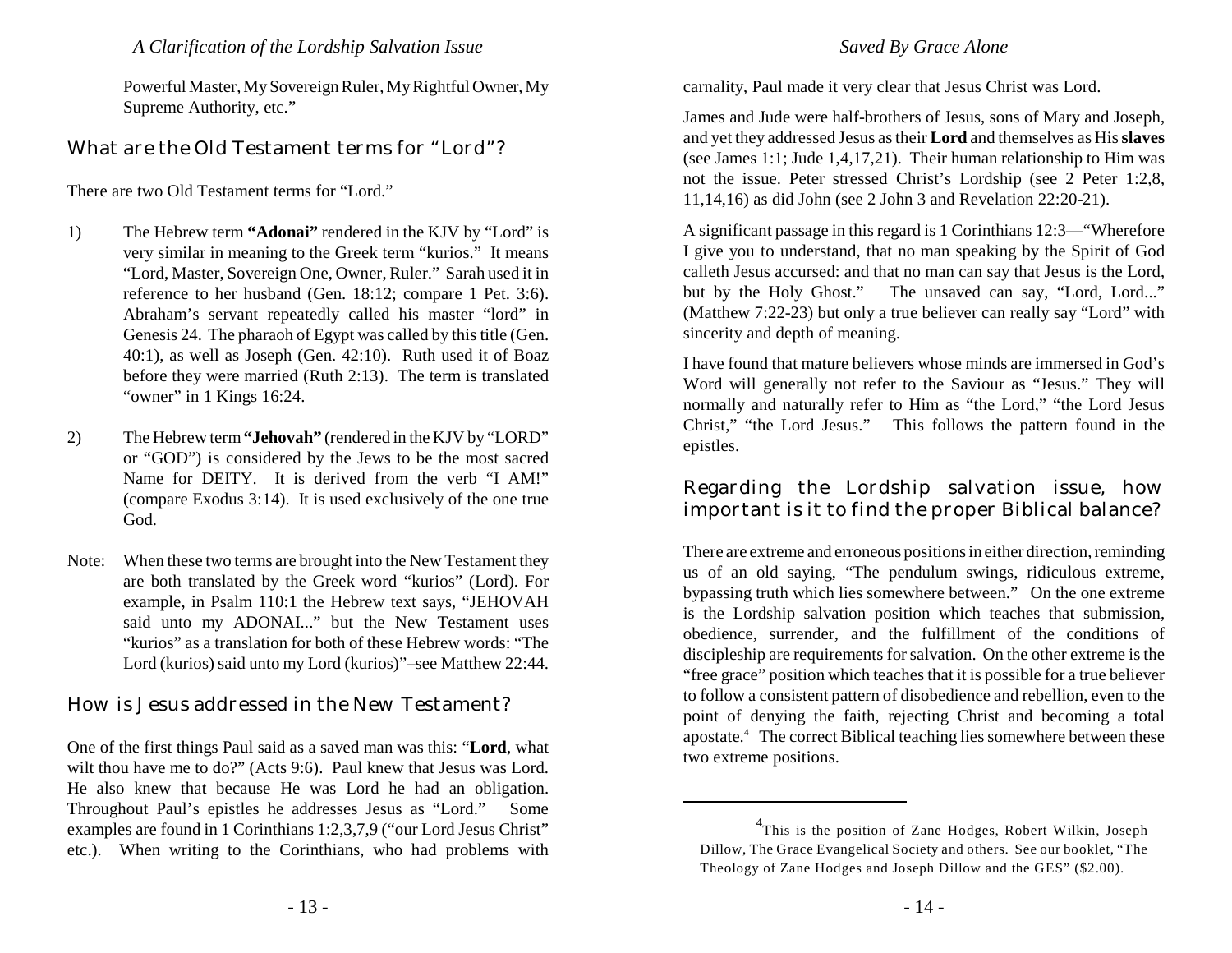Can Christ be a person's Saviour but not be a person's Lord?

If Christ is your Saviour, then He is also your Lord because truly that is who He is!<sup>5</sup> He cannot be other than who He is. We must not divorce His Lordship from His Saviourhood. "For unto you is born this day in the city of David **a Saviour, which is Christ the Lord**" (Luke 2:11). Who is this Saviour? He is Christ the Lord! You cannot say, "He is my Saviour but He is not my Lord." You may not surrender to His Lordship and submit to his authority as you should, but this does not change the fact that He is Lord.

When a person is saved, who is the Person that he trusts? "And they said, Believe on **the Lord** Jesus Christ, and thou shalt be saved, and thy house" (Acts 16:31). Someone might say: "I'll trust Him as Saviour and then some time later I'll trust Him as Lord and submit to Him." This is incorrect. When you were saved you put your trust in a Person and this Person is the Lord!

When a person is saved, WHOM does he receive? "As ye have therefore received Christ Jesus **the Lord**, so walk ye in Him" (Col. 2:6). "I received Christ as my Saviour but not as my Lord." Perish the thought! You must not divide the Person of Christ. The One who is your Saviour is also your Lord. How can He be other than who He is? The believer may fail to respond to His Lordship as he should, but Christ is Lord nonetheless.

Can a person "make Christ Lord"?

No! You do not make Him Lord; He is Lord. He is exactly who He is. You cannot make Him Lord of your life. He is Lord of your life whether you acknowledge that fact or not. Because He is Lord, I need to acknowledge Him as such. Because He is Lord, I need to honor Him as Lord, bowing before His authority, trembling before His Word. Because He is Lord, I can present my body to Him a living sacrifice

#### (Romans 12:1-2).

We certainly understand what people mean when they say, "I want to make Christ Lord of my life." They are indicating that they want to surrender to His Lordship and submit to His rightful authority. However, there is a better way to say this: "I must live my life consistently with the fact that Jesus Christ is my Lord. His Lordship demands my submission and obedience and glad surrender to His perfect will for my life."

When Christ is preached to the unsaved, should He be preached as Saviour only, or should He also be proclaimed as Lord?

"For we preach not ourselves, but Christ Jesus **the Lord**; and ourselves your servants for Jesus' sake" (2 Cor. 4:5). "Therefore let all the house of Israel know assuredly, that God hath made that same Jesus, whom ye have crucified, **both Lord** and Christ" (Acts 2:36). "The word which God sent unto the children of Israel, preaching peace by Jesus Christ: **He is Lord of all**" (Acts 10:36). In preaching the gospel we must never misrepresent who He is. Christ is Lord!

#### What is the significance of Romans 10:9-10 in the Lordship salvation debate?

"That if thou shalt confess with thy mouth **the Lord Jesus**, and shalt believe in thine heart that God hath raised him from the dead, thou shalt be saved. For with the heart man believeth unto righteousness; and with the mouth confession is made unto salvation."

This verse actually could be translated in this way: "That if thou shalt confess with thy mouth that Jesus is Lord . . ." (same Greek construction as in Phil. 2:11). This verse is teaching that a true believer will confess Jesus Christ as Lord. Just as good works are *faith made visible* (James 2:14-26), so confessing Christ is *faith made audible*. Confessing Christ is not a condition of salvation but it is the natural result of salvation: "For whosoever shall believe on Him shall not be ashamed" (Rom. 10:11).

 $5$ Christ is also Lord over all the unsaved and someday will be acknowledged as such (Phil. 2:9-11).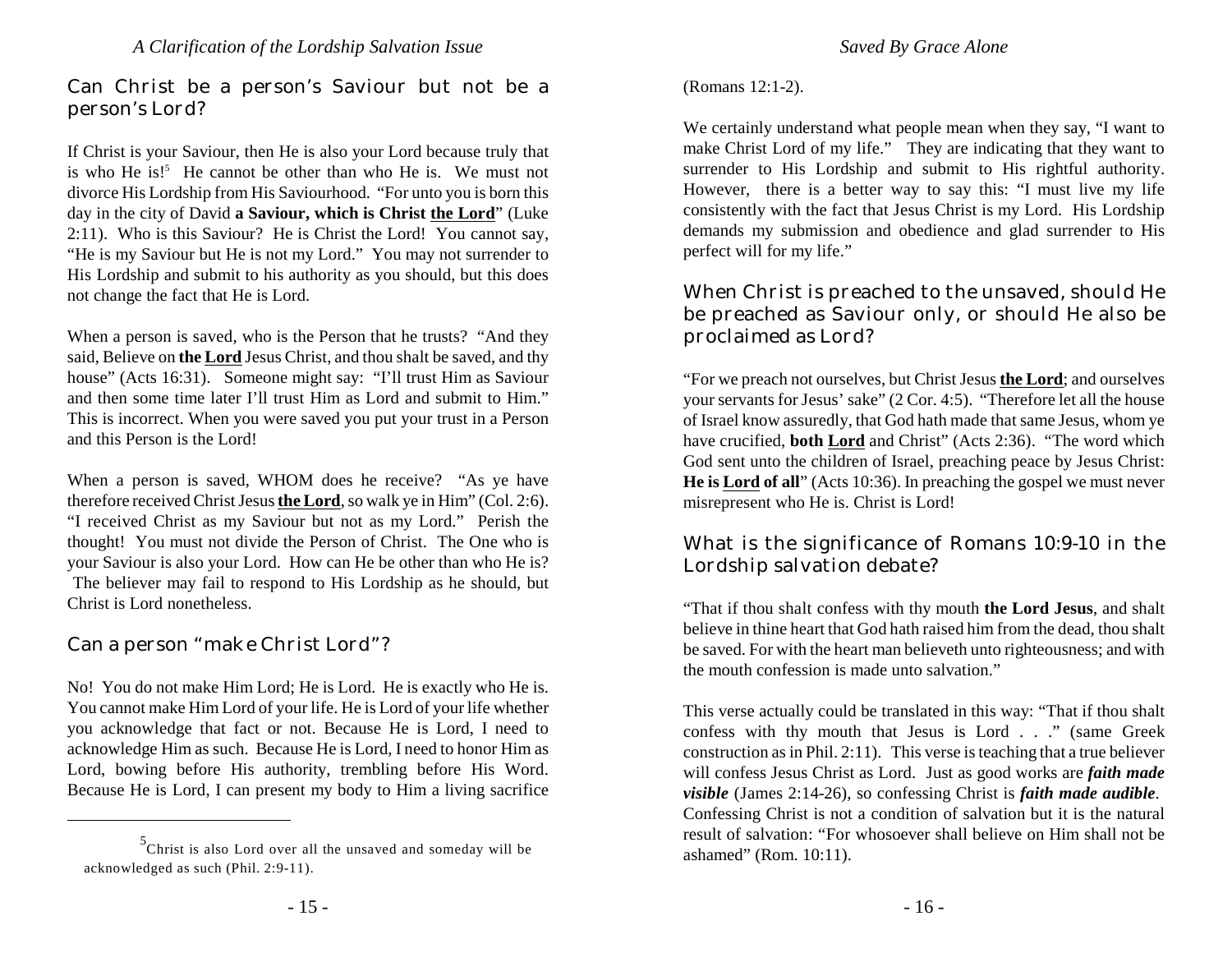The true believer confesses Christ *as Lord*. Many who are opposed to Lordship salvation argue that what the person is confessing is Christ's deity, not His Lordship. They understand "Lord" in Romans 10:9 to be equivalent to "Jehovah" a Name exclusively used of the true God. Thus a saved person must recognize that Jesus is God, but not necessarily recognize or acknowledge His Lordship. This argument does not carry much weight for the following reason: If Jesus Christ is truly GOD, then He must be Lord also. If He is God—the supreme, all powerful Creator—then He must have absolute authority over all His creatures. That is, He must be Lord. If He is God, then He must be Lord also. The two titles go hand in hand. You cannot have one without the other. If He is Lord of all, He must be the Creator-God. If He is the Creator-God, then He must be Lord. It would be foolish for a person to say, "I acknowledge Him as Deity, as my Creator-God, but I reject Him as Lord."

Whether a believer submits to His Lordship and how faithfully he obeys His Lord is a separate question.

#### Can a true believer receive Him as Saviour but reject Him as Lord?

If we are honest and face reality we must admit that there are times when every true believer rebels against Christ's authority and is disobedient to His Word. Total submission to His Lordship requires total obedience to all His commands, and we all have fallen short of this. Consider the following two statements from professing believer A and from professing believer B:

Professing believer A: "I have received Christ as my Saviour but I refuse to submit to Him as Lord! I reject His authority over my life and I refuse to obey Him. I'm glad to have Him as my Saviour from hell, but He is not going to tell me what to do."

Professing believer B: "I want to obey my Lord, the One who died for me, but there are many times when I fail. My heart is deeply grieved when I fail to obey Him and I'm convicted and bothered and often miserable. I have dishonored my Lord and brought shame to His

#### Name."<sup>6</sup>

*Professing believer A*, by his words and attitude, does not give much evidence of having a real, personal, saving relationship with the Lord Jesus Christ. *Professing believer B* seems to be a true possessor of Christ, because although he has sinned and rebelled against his Lord, he was bothered and broken about it. The Spirit of God who indwells a sinning believer is grieved, and He makes His grieved presence felt. As R.Gene Reynolds has written, "A person who is living sinfully, who *knows* he is living sinfully, who *enjoys* living in such a manner, who intends to *continue* that sinful way of living—that person does not have the Holy Spirit living within him. The very fact that he is 'comfortable' about his sin is proof of the Spirit's absence. His spiritual vital sign registers, 'no life.'  $"$ <sup>7</sup>

#### Does every true believer surrender to Christ's Lordship?

This question needs to be answered very carefully in light of the Scriptures. The answer to the question is both YES and NO.

1) **YES**, every true believer surrenders to Christ's Lordship.

The person who surrenders to Christ's Lordship is the person who bows before His authority and obeys His Word. The New Testament indicates that one of the characteristics of a true believer is that he obeys God's Word and keeps God's commands: "And hereby we do know that we know Him, if we keep His commandments. He that saith, I know Him, and keepeth not His commandments, is a liar, and the truth is not in him" (1 John 2:3-4). The same was true of the original disciples. Jesus said of them, "They have kept My Word" (John 17:6). This was a remarkable statement for our Lord to make in view of the

 $6$ We are reminded of Peter who, after he sinned, "went out and wept bitterly" (Luke 22:62) or of Lot whose righteous soul was vexed (2 Peter 2:7-8).

<sup>&</sup>lt;sup>7</sup>R. Gene Reynolds, *Assurance* (Tyndale House), page 73.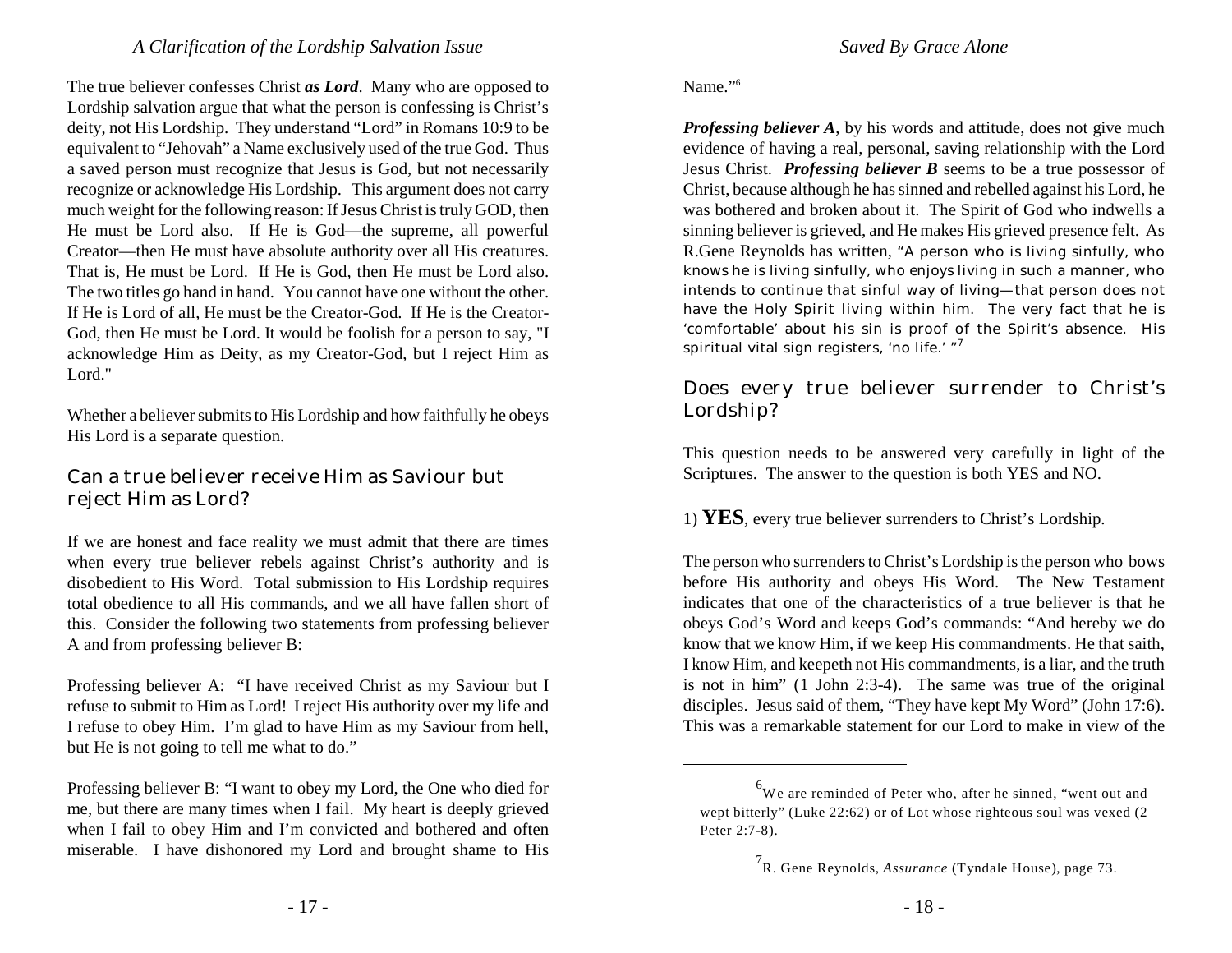obvious shortcomings of these men. Peter, for example, did not represent a surrendered, obedient believer when he denied his Lord three times. Nor was he being submissive in Acts 10:14 when he said, "Not so, Lord!" Nor was he surrendering in Matthew 16:22 when he rebuked the Lord and strongly contradicted His Word! If you were to take a snapshot of any of these isolated acts of failure you could say that Peter was a disobedient believer who did not surrender to Christ's Lordship. But as you look at the overall picture of his life, as the Lord Jesus did, you would have to conclude that this was a man who kept Christ's Word. As you look at the whole panorama of his life you would say that Peter, in spite of his shortcomings, was a man who surrendered to Christ's Lordship.

2) **NO**, every true believer does not surrender to Christ's Lordship.

We desire and want to please our Lord, but there are times when we fail to surrender as we should. If we are honest we would have to admit the following: *All believers have sinned and come short of perfect submission to Christ.* Every believer falls short of perfect surrender, perfect obedience, perfect submission, perfect compliance with all the demands of discipleship. Thank God we have an Advocate with the Father, Christ Jesus the Righteous One (1 John 2:1-2)!

#### Does a new believer understand the full implications of Christ's Lordship?

No, the new believer is just beginning to learn what Christ's Lordship means and the obligations that accompany it. The newborn babe in Christ knows very little about surrender and submission. He knows his sins have been forgiven and that he has received Christ and that he possesses eternal life. He is full of thanksgiving for his so-great salvation and he desires to please the One who died for him. But how Christ's Lordship will affect his marriage, his family, his job, his finances, his church, the way in which he takes care of his body, etc.—all these things he will need to learn in time.

Similarly, a new believer does not understand the full implications of Christ's saving grace all at once. He is learning what it means to be saved by grace and this learning process takes a lifetime. John 3:16 should mean more to a believer now than it did a year ago and it should mean more to him a year from now than it does today. So it is with discipleship and Lordship. There is a learning process involved. The fact of Christ's Lordship should be more precious to me now than it was last year. As I grow in Christ (2 Pet. 3:18), I will gradually come to a better understanding of what it means to submit to Christ as my Lord.

#### Is Lordship Salvation a misnomer?

It would be more accurate to speak of "Lordship Sanctification." Surrendering to Christ's Lordship is an essential requirement for sanctification (growth in Christ), not for salvation. $8$  Our message to the unsaved is to BELIEVE on the Lord Jesus Christ, not to surrender to the full demands of discipleship. *Saints* are the ones who need to *surrender.* Sinners need to believe; saints need to surrender.

#### Can unsaved people surrender to Christ's Lordship?

Absolutely not. It's impossible. "Because the carnal mind is enmity against God; for it is not subject to the law of God, neither, indeed, can be. So, then, they that are in the flesh cannot please God" (Rom. 8:7-8). This illustrates the folly of making submission a requirement of salvation. Salvation is needed in order for a person to submit and obey! If salvation is a requirement for submission, then how can submission be a requirement for salvation? Submission to Christ and all His commands is not something a sinner does in order to be saved. The person is responsible to live a life of surrender and obedience once he is saved, but not beforehand. Do not put the cart before the horse.

#### Can a believer in Christ be carnal?

Some Reformed theologians and Lordship salvation advocates insist

 $^8$ Sanctification as used here refers to progressive sanctification (as in 1 Thess. 4:3; John 17:17), not positional sanctification (as in 1 Cor. 1:2; 6:11).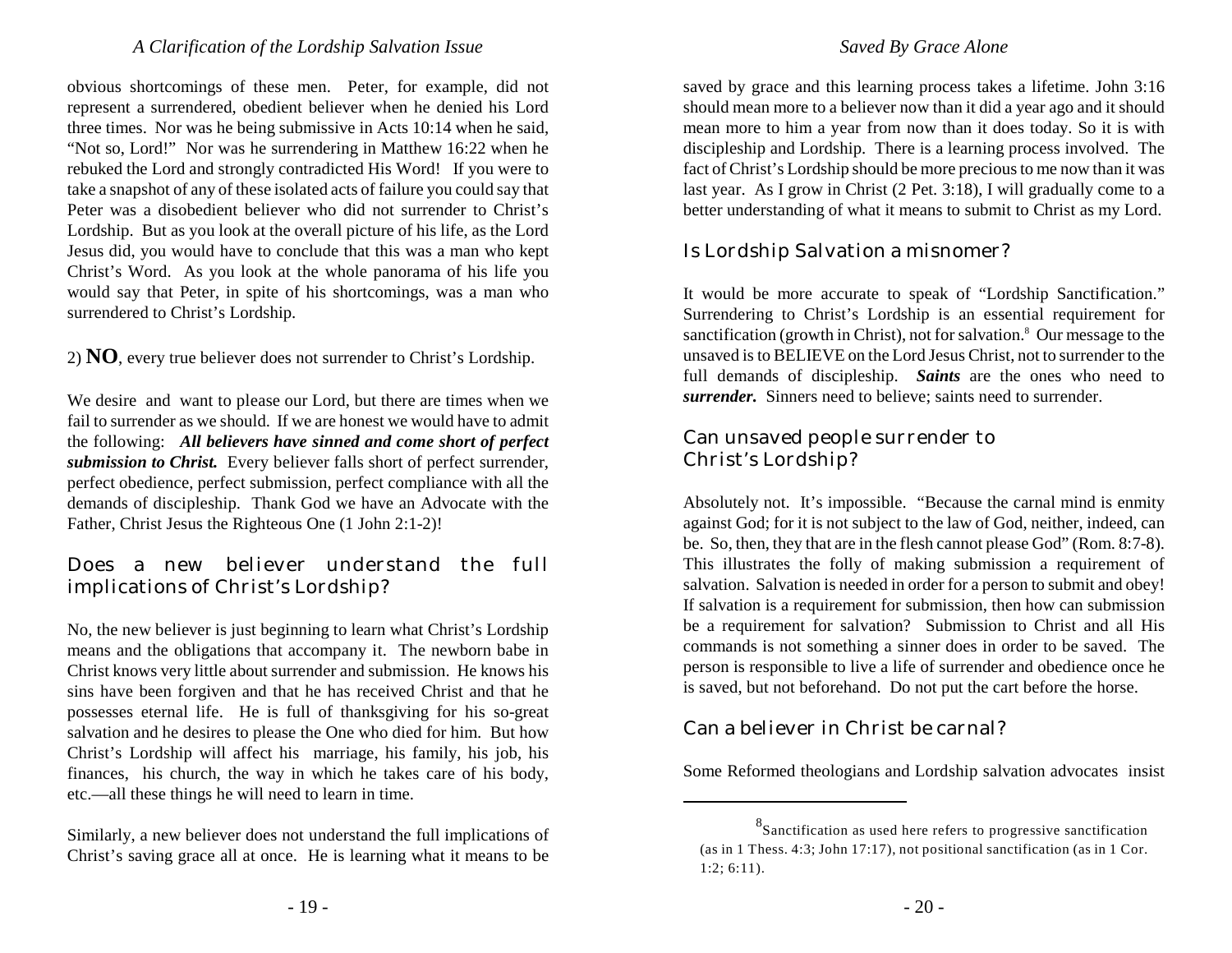that there is no such thing as a carnal believer, but the Scriptures are very clear to the contrary: "And I, brethren, could not speak unto you as unto spiritual, **but as unto carnal**, even as unto babes in Christ. I have fed you with milk, and not with meat: for hitherto ye were not able to bear it, neither yet now are ye able. **For ye are yet carnal**: for whereas there is among you envying, and strife, and divisions, are ye not carnal, and walk as men? For while one saith, I am of Paul; and another, I am of Apollos; **are ye not carnal?**" (1 Cor. 3:1-4). A believer is carnal when he walks in the flesh and not in the Spirit (compare Gal. 5:16).

Although the Corinthians were carnal, we must remember that according to 1 Corinthians 6:9-11 their lives were not dominated by the sins of the flesh in the same way as when they were unsaved. Paul said, "such *were* some of you." He did not say, "such *are* some of you." 9 They were new creatures in Christ (2 Cor. 5:17). However, there were times when they did not walk or act like new creatures at all. Indeed, they sometimes walked and lived like mere (unregenerate) men (see 1 Cor. 3:3).

#### Is it possible to misidentify an unsaved person by using the label of a carnal Christian?

Some use carnality as an excuse to cover up an unregenerate heart. There is a heaven and hell difference between a carnal Christian who is grieving and quenching the Spirit ("saved so as by fire") and an unsaved person who is walking after the flesh. It is not always easy to tell them apart. Sometimes those we presume to be saved may not be saved at all. One man once made this comment: *"I was once a member of a young people's gospel team. We were all saved, and we had some success in preaching the gospel. But one member of the team got into worldly company. He married a very worldly girl. He denied his Christian profession of faith, and he died a drunkard. Now you see, he was a Christian; he went to heaven; but he was a carnal Christian and he will not receive the reward of a spiritual Christian."* This man most

#### *Saved By Grace Alone*

probably made the wrong assumption when he said, "We were all saved." Some who think they are saved so as by fire will actually be lost so as by the lake of fire! Some who think they are saved by the skin of their teeth will actually be lost by weeping and gnashing of teeth!

#### Can a true believer continue in sin?

This is another question that must be answered very carefully. The correct answer is both YES and NO.

#### **YES**, a true believer can continue in sin.

Consider Peter. He denied his Lord. Did he do it just once? No, he continued in this sin and did it a second time. Did he do it just twice? No, he continued in his denial of Christ and did it a third time. Peter continued in sin for a while, but, of course, later he was "converted" (changed his direction–Luke 22:32) and on the Day of Pentecost he boldly confessed Christ before thousands.

Consider David. He sinned grievously with Bathsheba and committed adultery and even made sure that her husband was killed in battle. How long was it before David took care of this sin? We are amazed to learn that the time between David's sin and his confession of that sin was close to a year (compare 2 Samuel 11:27 with 12:15). He continued, apparently in an unrepentant state, for many months.

Consider yourself. Are there areas in your life where you have continued in sin and been in bondage to some besetting and reoccurring sin?

**NO**, a true believer will not continue in sin.

John teaches us this in 1 John 3:6-10 and 1 John 5:18. These verses teach that the true believer, the one born of God, "sinneth not" (does not keep on sinning) and does not "commit sin" (does not keep on practicing sin). There are at least three reasons why the true believer

<sup>&</sup>lt;sup>9</sup> See our detailed study of 1 Corinthians 6:9-11 (10¢).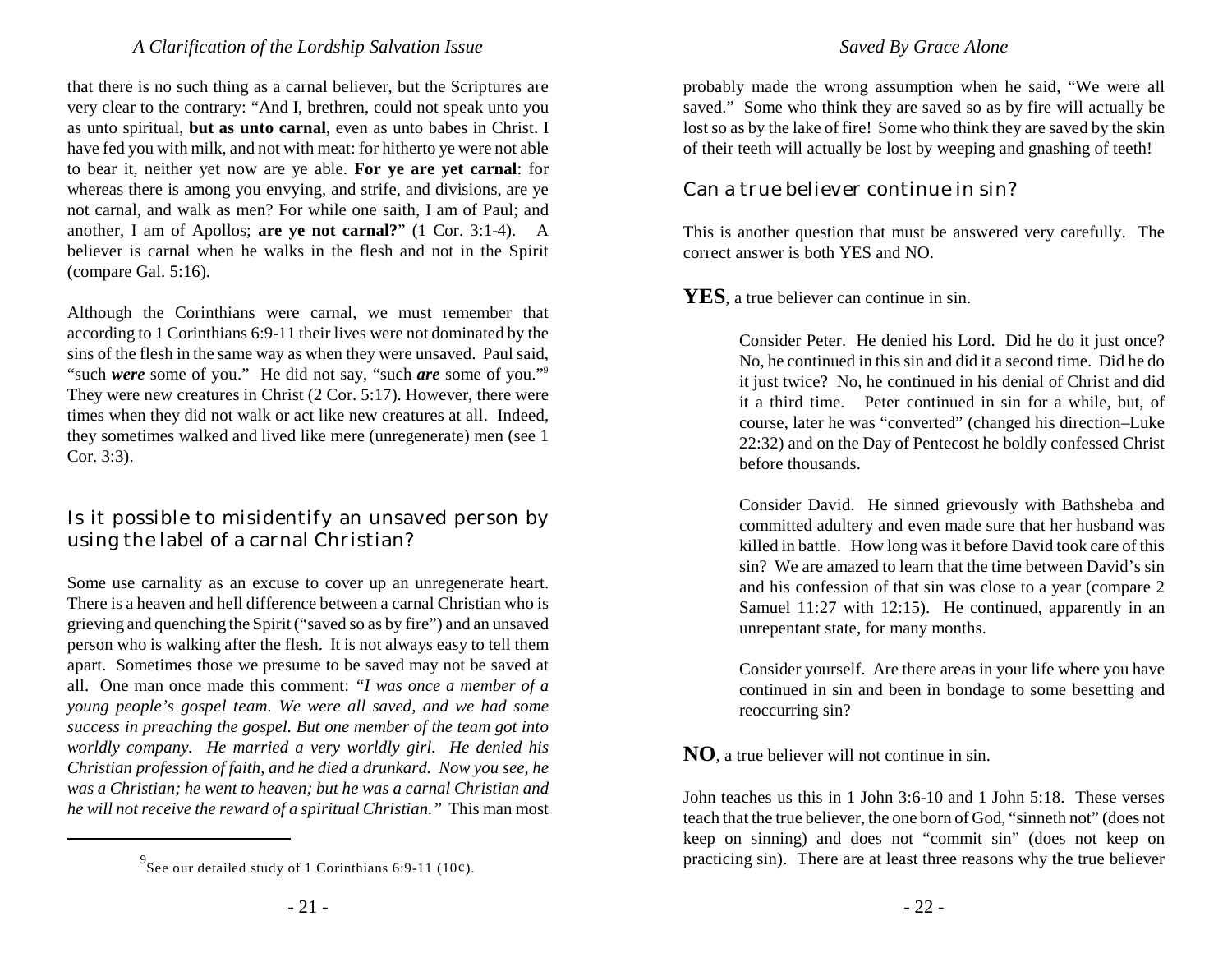does not keep on practicing sin:

- 1) The **CONVICTION** of God the Holy Spirit who makes the true child of God very uncomfortable in his sin (compare Eph. 4:30).
- 2) **CONFESSION** of sin on the part of the believer (1 John 1:9). This breaks the pattern of sin.
- 3) The **CHASTENING** hand of the Father (1 Cor.11:31-32; Heb. 12:5-11).

Also of vital importance is the intercessory work of the Son of God (Luke 22:32; John chapter 17; etc.) and the keeping power of God (1 Peter 1:5; Jude 1,24).

#### Can a true believer live, at least for some time, as an unsaved person?

A believer walking in the flesh and fulfilling the lusts thereof is indistinguishable from an unsaved person who is walking after the flesh (which is the only way he can walk). "For ye are yet carnal: for whereas there is among you envying, and strife, and divisions, are ye not carnal, and **walk as men?"** (1 Cor. 3:3). Paul said that the carnal Corinthians were walking as mere ordinary men. What an insult! What a contradiction! How can a child of God walk like a child of Adam? How can a child of the light walk as a child of darkness? But it does happen far more than we would want to think. The Corinthian church was not the only church that has had major problems with carnality. Believers today commonly grieve and quench the Holy Spirit of God as well.

Even John MacArthur acknowledges the problem: "An unproductive Christian is of no more use to God than an unbeliever . . . A believer can be just as barren and fruitless as an unbeliever. A barren Christian is completely indistinguishable from an apostate, an evildoer, or a superficial, false Christian who is of no use to God" (*Adding to Your Faith*, pages 48-49). Certainly one who is surrendering to Christ's Lordship could not be described in this way.

#### Can the degree of fruitfulness vary greatly among believers?

Yes. This is taught in Matthew 13:23–"But he that received seed into the good ground is he that heareth the word, and understandeth it; which also beareth fruit, and bringeth forth, some an hundredfold, some sixty, some thirty" (Matthew 13:23). There is a great difference between an hundredfold and thirtyfold. The True Vine desires "more fruit" (John 15:2) and "much fruit" (John 15:8) but some believers, because of their own failure to "abide in Him" (1 John 2:28), are much less fruitful than others. Those believers fully committed to the Lordship of Christ understand that abiding in Christ is essential.

Notice that Matthew 13:23 does *not* say, ". . . some an hundredfold, some sixty, some thirty and **some zero**." Ryrie explains it this way, "Every Christian will bear spiritual fruit. Somewhere, sometime, somehow. Otherwise that person is not a believer. Every born-again individual will be fruitful. Not to be fruitful is to be faithless, without faith, and therefore without salvation . . . Every Christian will bear fruit; otherwise he or she is not a true believer" (*So Great Salvation*, pages 45-46). We must therefore avoid two extreme teachings: the first which says that a true believer can be totally fruitless (the "free grace" position) and the second which says that a true believer will necessarily and consistently bear much fruit (the Reformed, Lordship position).

Does the Bible give us specific examples of saved persons who did not surrender to God's Lordship over their lives but rather rebelled against God's Word and God's authority?

The Bible gives us vivid, unforgettable and tragic examples of **LORDSHIP FAILURES.** By this we mean true believers who failed to submit to their Lord and their God, resulting in great sin and failure; yet these people were truly saved. Here are several examples:

Consider the example of a man who married pagan wives and whose heart was turned away from the Lord. His heart was turned after other gods. His heart was not perfect with the LORD. He did evil in the sight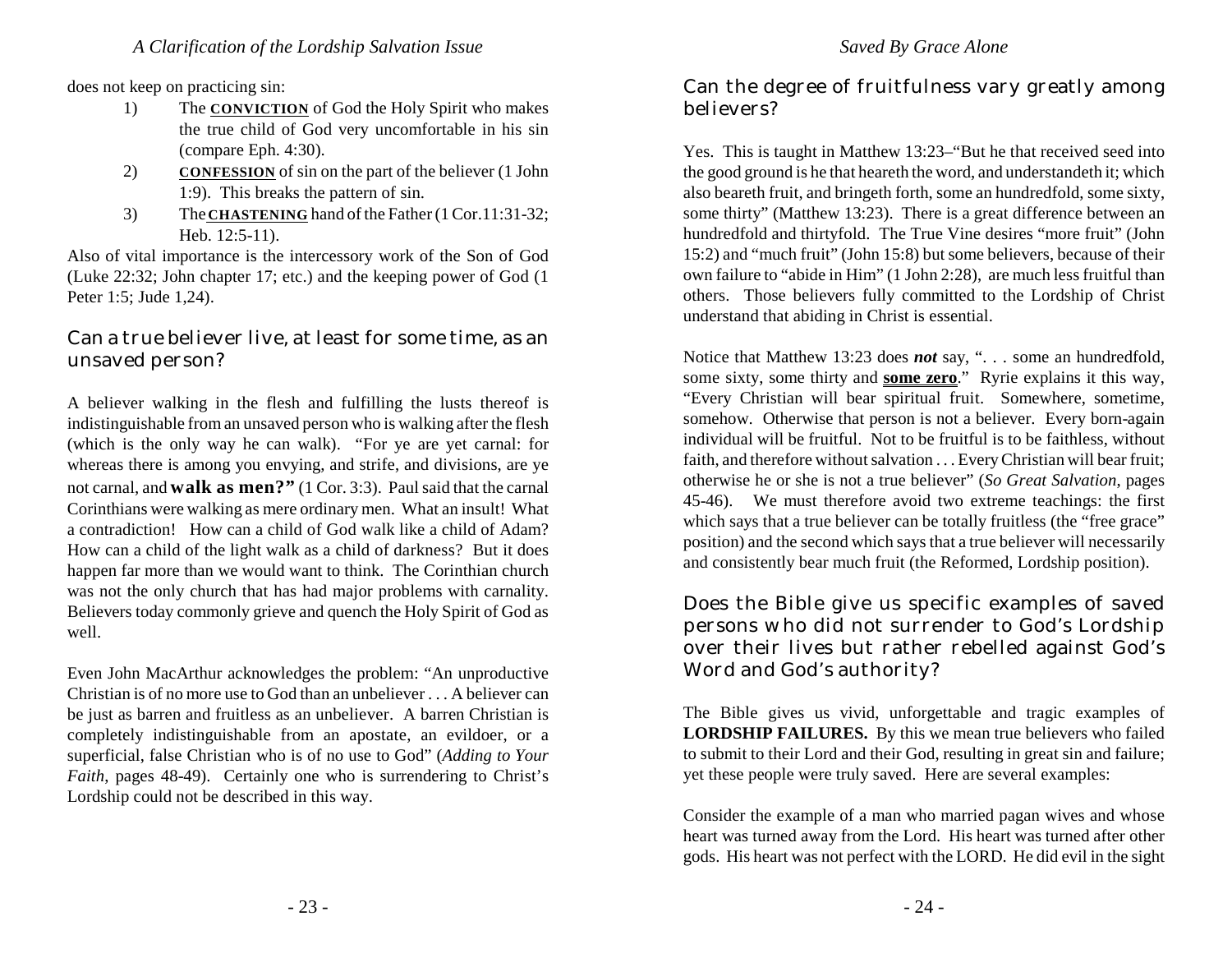of the Lord. He did not fully follow the LORD. He built high places for false gods, including the god Molech. The Lord was angry with this man. His heart was turned from the LORD God of Israel. He kept not that which the Lord commanded [compare 1 Kings 11]. Here was a sad example of a Lordship failure.

> "Lordship Salvation" advocates might say: "How could such a man possibly be saved? His actions and lack of submission point to an unregenerate heart. There is no way that he could be a true believer." What does God say about this man? What is God's evaluation of this man? "Did not Solomon king of Israel sin by these things? yet among many nations was there no king like him, **who was beloved of his God**, and God made him king over all Israel: nevertheless even him did outlandish women cause to sin" (Nehemiah 13:26). Solomon was God's beloved one! He was a saved man, and yet there was a time in his life when he rebelled wickedly against His Lord.<sup>10</sup>

There was once a king who refused to trust God in a time of war. Instead he relied upon the king of Syria and did not rely on the Lord. He did foolishly in God's sight. When God rebuked him for this through the mouth of His prophet, the king was angry with the prophet, threw him into a house of stocks, tortured him, oppressed and crushed anyone who supported this prophet and went into a furious rage over the whole matter. Later he was diseased in his feet and he sought not the Lord but the physicians. The last thing we read about this man is that "he sought not the LORD." See 2 Chronicles 16. Lordship salvation people might say something like this: "How could this man have been saved? If he were really saved he would have lived a faithful and holy life unto the very end." Here is what God says about this man: "And **Asa did that which was right in the eyes of the LORD**, as did David his father . . . But the high places were not removed: **nevertheless Asa's heart was perfect with the LORD all his days**" (1 Kings 15:11,14).

#### *Saved By Grace Alone*

"You can't be saved and live in a cesspool of sin!" What about Lot, "that righteous man"?

"You can't be saved and be a conniving scoundrel!" What about Jacob, that patriarch?

"You can't be saved and be a womanizer!" What about Samson, the hero mentioned in Hebrews 11?

"You can't be saved and get drunk!" What about Noah who was seen as righteous in his generation?

"You can't be saved and commit such overt sins as adultery and murder?" What about David?

"You can't lead God's people into sin by making a golden calf. This is something a saved person does not do. No golden calf maker will inherit the kingdom." What about Aaron, chosen by God to be the first high priest?

"You can't be saved and be overcome with doubt!" What about Thomas, the apostle?

"You can't be saved and then verbally and publicly contradict what God says and then later deny the Lord repeatedly!" What about Peter? As has already been noted, in Matthew 16:21-22 Peter contradicted the word of His Lord and rebuked Him! This was an obvious Lordship failure. Then again in Acts 10:14 Peter made a very contradictory statement: "Not so, Lord." Those truly submitting to His Lordship should say, "Yes, Lord, I will do as You say." Peter was a saved man in spite of his Lordship failures.

True believers can fail, they can be carnal, they can be disobedient, they can walk in the flesh, they can walk as men, they can cause the Word of God to be blasphemed and they can bring shame to the Name of their Lord.

The Apostle Paul himself greatly feared failure and knew it was

 $10$ Thankfully Solomon repented at the end of his life and wrote the book of Ecclesiastes. The book of Ecclesiastes was to Solomon what Psalm 51 was to David—his document of repentance.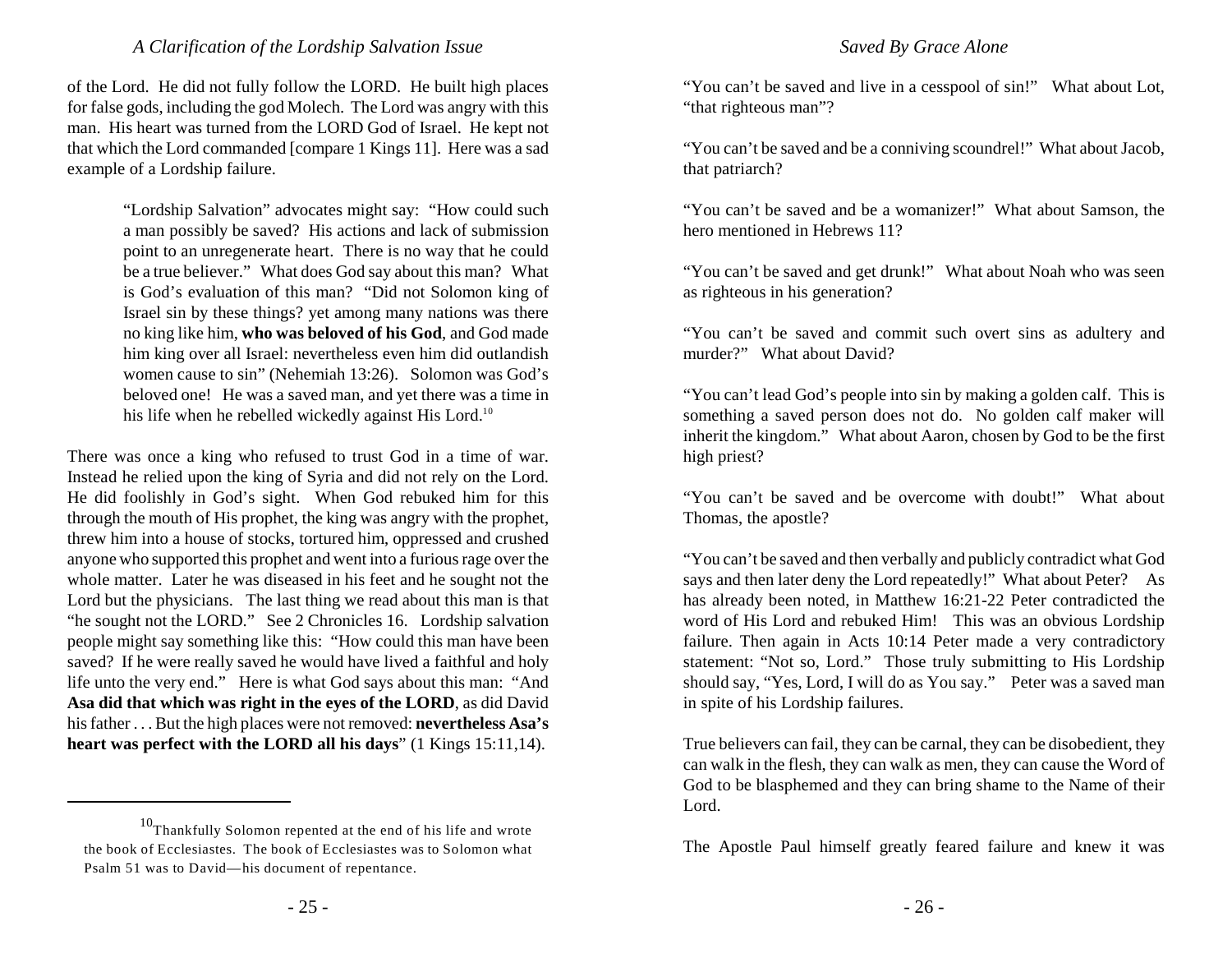possible, even for himself: "But I keep under my body, and bring it into subjection: lest that by any means, when I have preached to others, **I myself should be a castaway**" (1 Cor. 9:27). Paul knew that his progress in sanctification could be so hindered that he could actually be disapproved and lose his crown. He knew that he himself could end up a LORDSHIP FAILURE, a LORDSHIP CASUALTY. He feared this greatly. May we fear the same!

#### Is there a danger in not making the proper Biblical distinctions between justification and sanctification?

One of the problems of the Lordship Salvation position is that it sometimes fails to keep justification distinct from sanctification. The commands that pertain to justification are different and distinct from the commands that pertain to sanctification. For example, consider the command in Romans 12:1, "I beseech you therefore, brethren, by the mercies of God, that ye present your bodies a living sacrifice." This command pertains to sanctification, not to justification.

The commands which involve discipleship pertain to sanctification and not justification. These would include such things as "Deny self," "Forsake possessions," "Hate father, mother, son, daughter," "Take up thy cross," "Lose your life for Christ's sake" etc. Confusion results when we make the conditions of discipleship the same as the conditions for justification. WHAT MUST A PERSON DO TO BE SAVED (JUSTIFIED)? WHAT MUST A PERSON DO TO BE A DISCIPLE? Lordship Salvation advocates give the same answer to both of the questions.<sup>11</sup> The Bible gives distinct answers to these questions.

# What is the relationship between saving faith and sanctification or holy living?

There are two extreme teachings which must be avoided because the

*Saved By Grace Alone*

truth lies somewhere between:

#### **1) The Extreme Teaching of the "Free Grace" Movement**

This group teaches that *there is no relationship between saving faith and sanctification.* This view, while condemning an unholy life style, would say that it is possible for a true believer to consistently persist in sin and live a wicked life style, even to the point of denying Christ, rejecting the truths of the gospel, and totally abandoning the faith.

A proper understanding of **THE NEW NATURE** helps usto reject this extreme teaching. Christ lives in me (Gal. 2:20). God works in me (Phil. 2:13). God convicts me of sin. God chastens me in love and will not allow me to go on in sin, even as a responsible father will not allow his child to persist in wrong doing. Because I have a new nature and because Christ lives in me, this LIFE is going to show itself somehow and it is going to be evidenced in some way (see 1 John 2:3-4; 3:10,14; etc.). Our Lord said, "Every good tree brings forth good fruit" (Matthew 7:17).

#### **2) The Extreme Teaching of the "Lordship Salvation" Movement**

This group teaches that *there is an automatic relationship between saving faith and sanctification.* This view says that true faith automatically results in an absolutely and totally transformed life. John MacArthur has said it this way, "Listen! No one who is saved will fail to repent, will fail to submit or fail to obey . . . True faith results in an absolutely and totally transformed life." "Saving faith is a placing of oneself totally in submission to the Lord Jesus Christ."<sup>12</sup> If a person's life does not measure up to the kind of absolute and total transformation that Lordship advocates expect, then they are quick to call into question the person's salvation. They say that he never truly believed to the saving of his soul, because if he had done this, then a sanctified, holy life would have automatically resulted.

 $11$ Lordship salvation advocates teach that the terms of discipleship are the same as the terms of salvation. To them they are the same.

 $12$  The first quote is transcribed from John MacArthur's audio cassette tape GC 90-21 on Lordship Salvation. The second quote is from John MacArthur's book, *Romans 1-8*, page 205.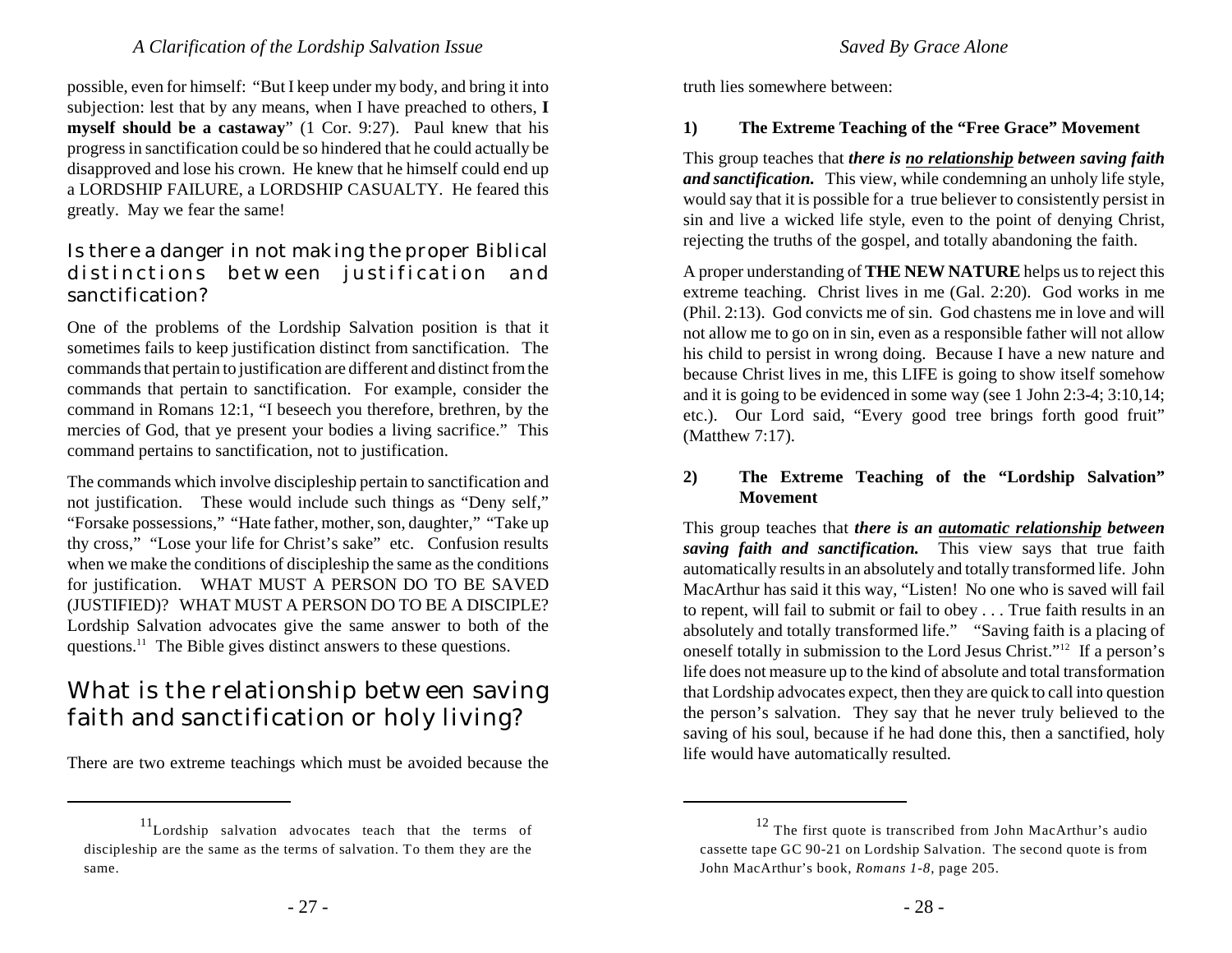A proper understanding of **THE OLD NATURE** helps us to reject this extreme teaching.<sup>13</sup> Because of the fact of the old nature and the reality of indwelling sin, there is the possibility of carnality, of walking in the flesh, of not abiding in Christ, of disobeying the Lord, etc. There exist the sad possibilities of such "Lordship failures" which have been already discussed. The ten examples of "Lordship failure" that were cited all have their root cause traceable to the old sinful nature that saved individuals still possess. "For I know that in me (that is, in my flesh,) dwelleth no good thing: for to will is present with me; but how to perform that which is good I find not . . . O wretched man that I am! Who shall deliver me from the body of this death?" (Romans 7:18,24).

#### What is God's requirement for salvation? What must a sinner do to be saved?

Manfred Kober has pointed to the heart of the issue: "At stake is the *essence of the evangel.* The basic question relates to the *sine qua non* of saving faith. What does an individual have to believe or do to be genuinely saved? Is faith the only requirement for salvation?

> Correct View: Grace + Faith = Salvation + Works Incorrect View: Grace + Faith + Works = Salvation"  $14$

The "works" mentioned in the above formula can include such things as obedience to Christ's commands, submission to His authority, fulfillment of the demands of discipleship, etc.

God's message of good news to sinners is very simple and clear: "Believe on the Lord Jesus Christ, and thou shalt be saved" (Acts 16:31). The message to sinners **is not**: Surrender to His Lordship! Obey His commands! Love God supremely! Forsake all possessions! Accept all the terms of discipleship! Submit to God's authority over every area of your life!

The false cults consistently give the wrong answer when asked, "What must a person do to be saved?" For example, the Jehovah's Witnesses say, "By loving obedience to Him, you will put yourself in the way that leads to eternal life" (*The Truth that Leads to Eternal Life*, p.26). Man's obedience has never saved one soul. By nature we are "children of disobedience" (Eph. 2:2). By nature we were not subject to the law of God, neither could we be (Rom. 8:7). Salvation is not based upon what man does for God; it is based on what God has done for man.<sup>15</sup>

#### Should we change the terms of salvation in order to promote holy living?

Dr. Ernest Pickering has written the following: "One of the chief objections to the notion of 'Lordship salvation' is that it adds to the gospel of grace. It requires something of the sinner which the Scriptures do not require. The message of salvation by grace proclaims to sinners that they may receive eternal life by faith alone whereas the message of "Lordship salvation" tells sinners they must be willing to give up whatever is in their life that is displeasing to God. At the point of gospel presentation they do not know what things those are, nor does the personal worker seeking to point them to Jesus know. There is a vast and significant difference between believing on Christ for salvation and learning from Him as our Lord....None of us are happy with shoddy, fleshly, and disobedient Christians. But the remedy for this condition is not found in changing the terms of the gospel. Well over 100 times in the New Testament, we are told that salvation is by faith or through believing. It is a very serious matter to add an ingredient to the gospel of salvation which is not found in the New Testament....Our task is to keep preaching the plain, simple gospel of free grace. It is the work of the Holy Spirit to produce in true believers those qualities of righteousness which we all devoutly long to see." <sup>16</sup>

<sup>13</sup> John MacArthur teaches that a true believer does not possess two natures. Rather he possesses only one nature, the new nature in Christ. See our lengthy analysis of this in *The Teachings of John MacArthur* (\$6.00).

Manfred Kober, *Lordship Salvation*, published by Faith Baptist 14 Bible College and Seminary, Ankeny, Iowa.

 $^{15}$ See our tract, *Do or Done?* by C.H.M.

<sup>&</sup>lt;sup>16</sup>Lordship Salvation, by Dr. Ernest Pickering, published by Baptist World Mission, P.O. Box 1463, Decatur, AL 35602.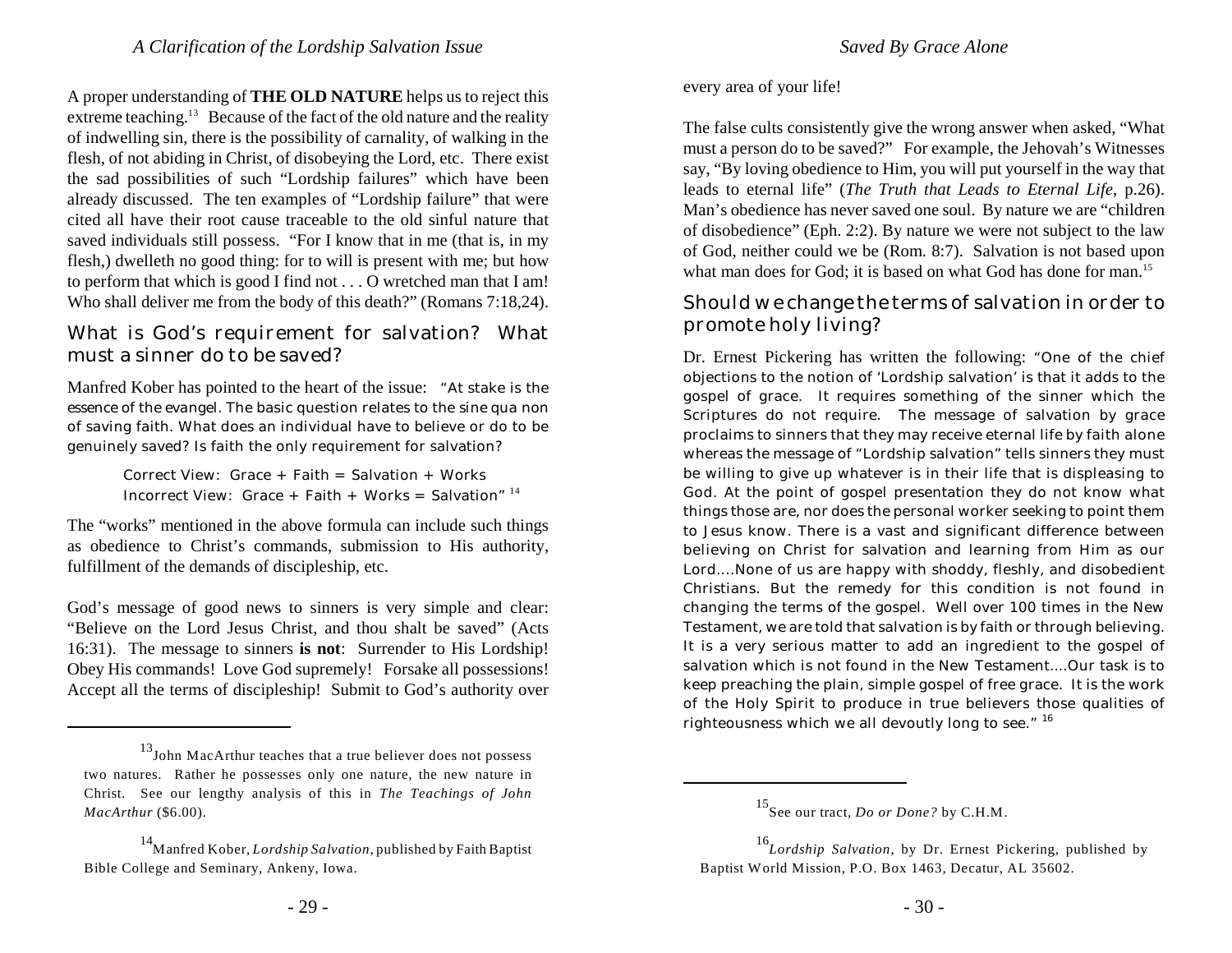#### What is the distinction between a requirement for salvation and a result of salvation?

Dr. Renald Showers has helped to clarify this: "On the one hand there is a false 'easy-believism' which asserts that mere mental assent to certain truths saves a person. On the other hand, in order to correct this error, some have made additions to the Gospel and the Biblical requirements for salvation. There is a clear distinction between a requirement for salvation and a result of salvation. The two should not be confused with each other. A willingness and desire for Christ to rule over one's life are prompted by the new spiritual life imparted by the Holy Spirit when He regenerates the believer at salvation. The unsaved do not and cannot submit to divine rule (Romans 8:7). Just as a tree cannot have apples unless it already has the nature of an apple tree, so a person cannot have a willingness and desire to submit to Christ's rule unless he already possesses the new nature received by regeneration at salvation (2 Pet. 1:3-4). Thus, even the willingness and desire to submit to Christ's rule are the result of, and not a requirement for, salvation."<sup>17</sup>

What is saving faith?

Saving faith is simply resting all your weight on the Lord Jesus Christ:

Resting all your weight on who He is (*His Worth*, His Person). Resting all your weight on what He has done (*His Work*). Resting all your weight on what He has said (*His Word*).

Saving faith is not working, but it is resting on the work of Another. It is resting on the finished work of the Lord Jesus Christ.

> *Nothing in my hands I bring; Simply to Thy cross I cling!*

*I do not work my soul to save, That my Lord hath done. But I would work like any slave For love of God's dear Son!*

# **Conclusion**

My commitment to Jesus Christ does not save me. CHRIST SAVES ME BY HIS GRACE. My surrender to His Lordship does not save me. CHRIST SAVES ME BY HIS G

RACE. My obedience to His Word does not save me. CHRIST SAVES ME BY HIS GRACE. My love for the Saviour does not save me. CHRIST SAVES ME BY HIS GRACE. My ability to fulfill all the demands of discipleship does not save me. CHRIST SAVES ME BY HIS GRACE. My behavior and conduct does not save me. CHRIST SAVES ME BY HIS GRACE.

God's saving grace is to be found in the Person of the Lord Jesus Christ: "He that **hath** the Son hath life; and he that **hath** not the Son of God **hath** not life" (1 John 5:12).

*Have you been justified freely by His grace through the redemption that is in Christ Jesus? Is your hope based upon what you have done or is your hope based upon Jesus' blood and righteousness? "I dare not trust the sweetest frame, but WHOLLY LEAN ON JESUS' NAME!" May we be standing fully on Christ the solid Rock, not upon the sinking sand of our own fragile commitment.*

> George Zeller (Revised 11/99, 5/08, 6/12)

<sup>&</sup>lt;sup>17</sup>The above quotation is by Dr. Renald Showers, *The Trouble With Lordship Salvation*, Word of Life 1990 Annual.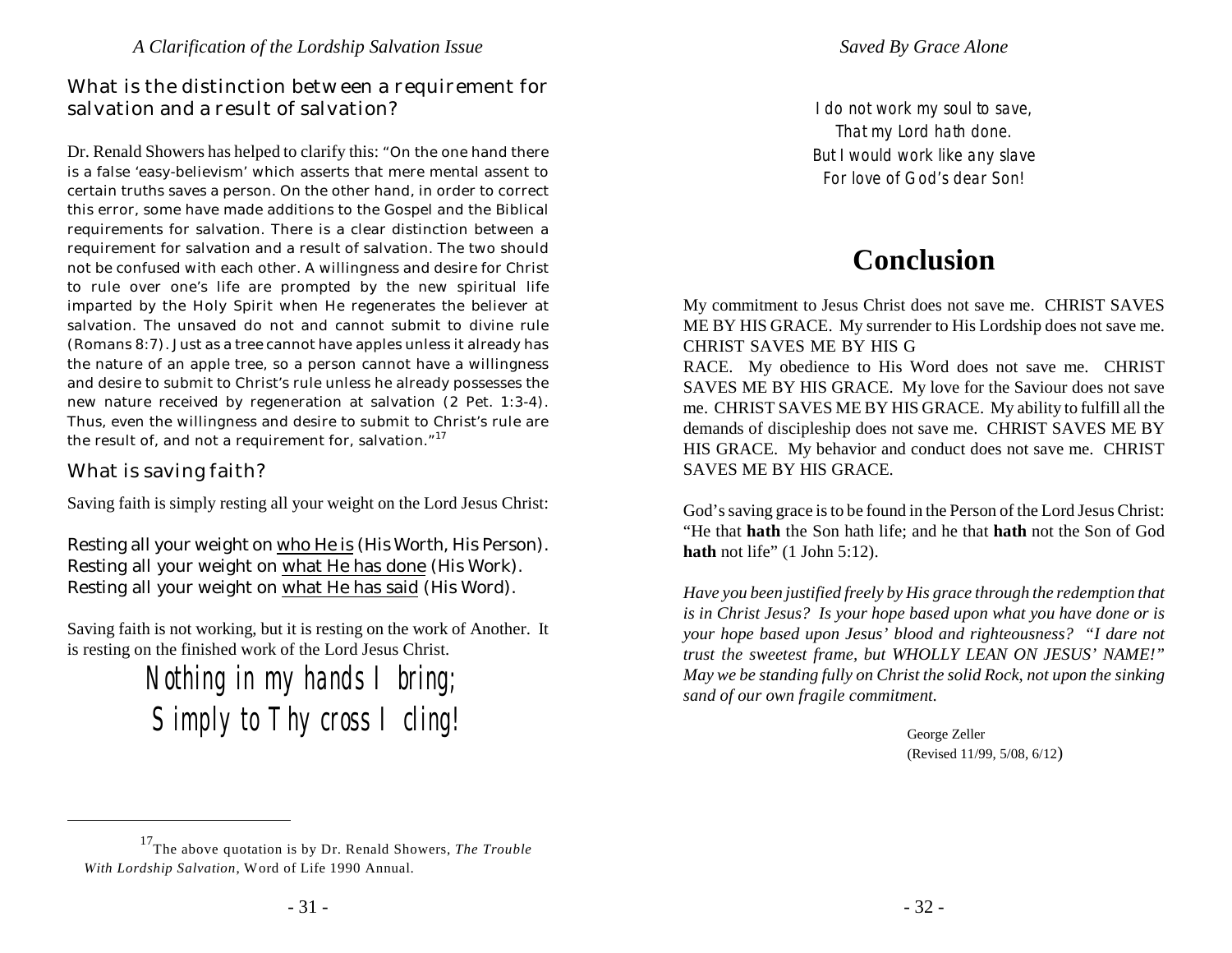# **Appendix 1 Lordship Salvation Requirements**

What do Lordship Salvation advocates actually require of the sinner? What do they say a person must do to be saved? John MacArthur is recognized as a leading proponent of Lordship Salvation. If you search through John MacArthur's three books on Lordship Salvation [*The Gospel According to Jesus* (abbreviated GATJ), *Faith Works* (abbreviated FW) and *Hard to Believe* (abbreviated HTB)] you will find numerous statements that indicate different salvation requirements. Consider the following:

#### **Lordship Salvation Requirements**

A person must have "a transforming commitment to the living Christ" (GATJ, p. ix, written by J. I. Packer).

"Follow Him in submissive obedience" (GATJ, p. 21).

Deny self, take up a cross, forsake all and follow Christ (GATJ, p. 30).

Repent, surrender and have an eagerness to obey (GATJ, p. 31).

Obey Christ (GATJ, p. 45).

Yield one's life to the Lordship of Christ (GATJ, p. 67).

Be willing to forsake everything (GATJ, p. 78).

Commit yourself to obedience (GATJ, p. 79)

Make Christ the highest authority in your life (GATJ, pp. 86-87).

*Saved By Grace Alone*

Be willing to obey (GATJ, p. 88).

Repent and follow Jesus (GATJ, p. 106).

Turn from sin (GATJ, p. 112).

Forsake oneself for Christ's sake (GATJ, p. 135).

Be willing to sacrifice everything to acquire the kingdom (GATJ, p. 138–parables of hid treasure and pearl).

Give up all for the kingdom (GATJ, p. 138).

Totally abandon self-will (GATJ, p. 140).

Exchange all that you are for all that Christ is (GATJ, p. 140).

Make a full exchange of self for the Savior ("absolute surrender") - (GATJ, p. 141).

Turn from sin, abandon self and intend to obey God (GATJ, p. 161).

Repudiate the old life (GATJ, p. 162).

Turn from evil and intend to serve God (GATJ, p. 163).

Surrender to Christ and choose to obey Him (GATJ, p. 170).

Deny self and follow Christ (GATJ, p. 196).

Love Christ more than your own family members, be unquestionably loyal to Him even above your families (GATJ, pages 200-201).

Obey Christ's divine authority (GATJ, p. 204).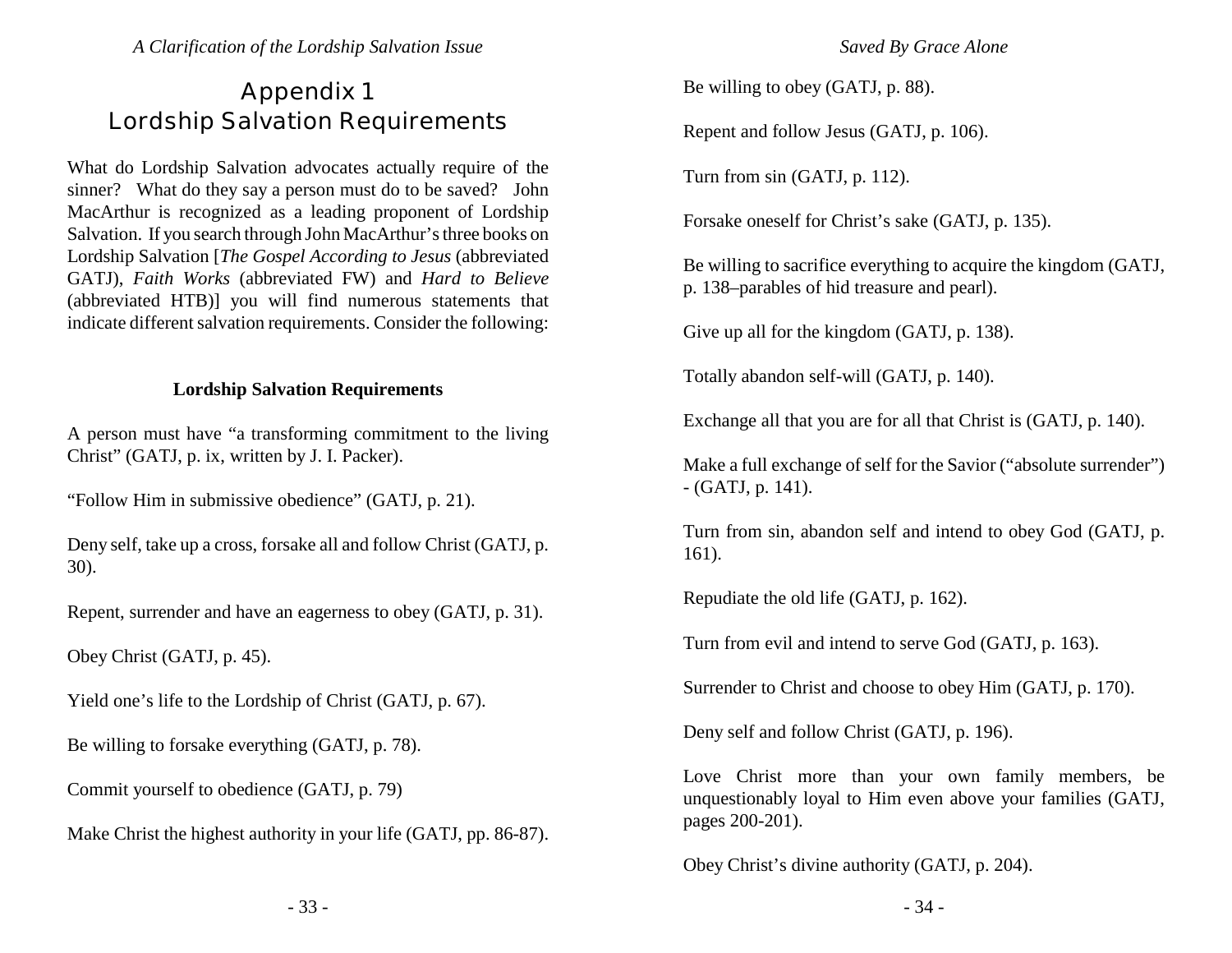MacArthur teaches that James 4:7-10 is "perhaps the most comprehensive invitation to salvation in the epistles" (GATJ, p. 218). Based on this statement we must add the following requirements:

> Submit yourself to God Resist the devil. Draw nigh to God. Cleanse your hands. Purify your hearts. Be afflicted and mourn. Humble yourselves.

Turn to Christ in full self-surrender (FW, p. 49).

Turn from your sins (FW, p. 74).

Surrender heart, mind and will to Christ (FW, p. 194).

Deny self (HTB, pages 2, 6).

Take up your cross daily (HTB, p. 6)

Follow Christ (HTB, p. 6).

Refuse to associate any longer with the person you are (HTB, p. 7).

The requirement for eternal life is to be willing to give up all your earthly possessions if the Lord should ask this (HTB, p. 9).

Be willing to give up as much as it takes (HTB, p. 11).

"If you want to become a Christian, slay yourself! Refuse to associate any long with yourself, reject all the things your self longs and wants and hopes for. Be willing to die for the sake of Christ." (HTB, pages 11-12)

Totally and absolutely deny self (HTB, pages 14-15).

Be willing to hate your father and mother (HTB, p. 15)

Be willing to dump all your earthly goods (possessions)–Luke 14:33 (HTB, p. 15).

"The complete surrender of all possessions is the essence of salvation" (HTB, p. 16).

Give yourself totally to Him which involves self-denial, cross bearing and following Him in obedience (HTB, p. 67).

Deny yourself and give Him your life (HTB, p. 69).

Die to yourself (HTB, p. 70).

You must obey the Sermon on the Mount (HTB, p. 81).

Leave all your possessions behind (HTB, p. 85).

"Salvation isn't the result of an intellectual exercise. It comes from a life lived in obedience and service to Christ as revealed in the Scriptures" (HTB, p. 93).

> I have learned that this last quotation (page 93 in *Hard to Believe*) was not written by MacArthur, but erroneously made its way into the text by way of an editor. I've been told that subsequent editions of the book have corrected this. However, I do not find this quote to be out of harmony with MacArthur's Lordship position. If self denial, full surrender, loving Christ more than anyone else, forsaking all possessions are all requirements of salvation, then why can't obedience be added as well?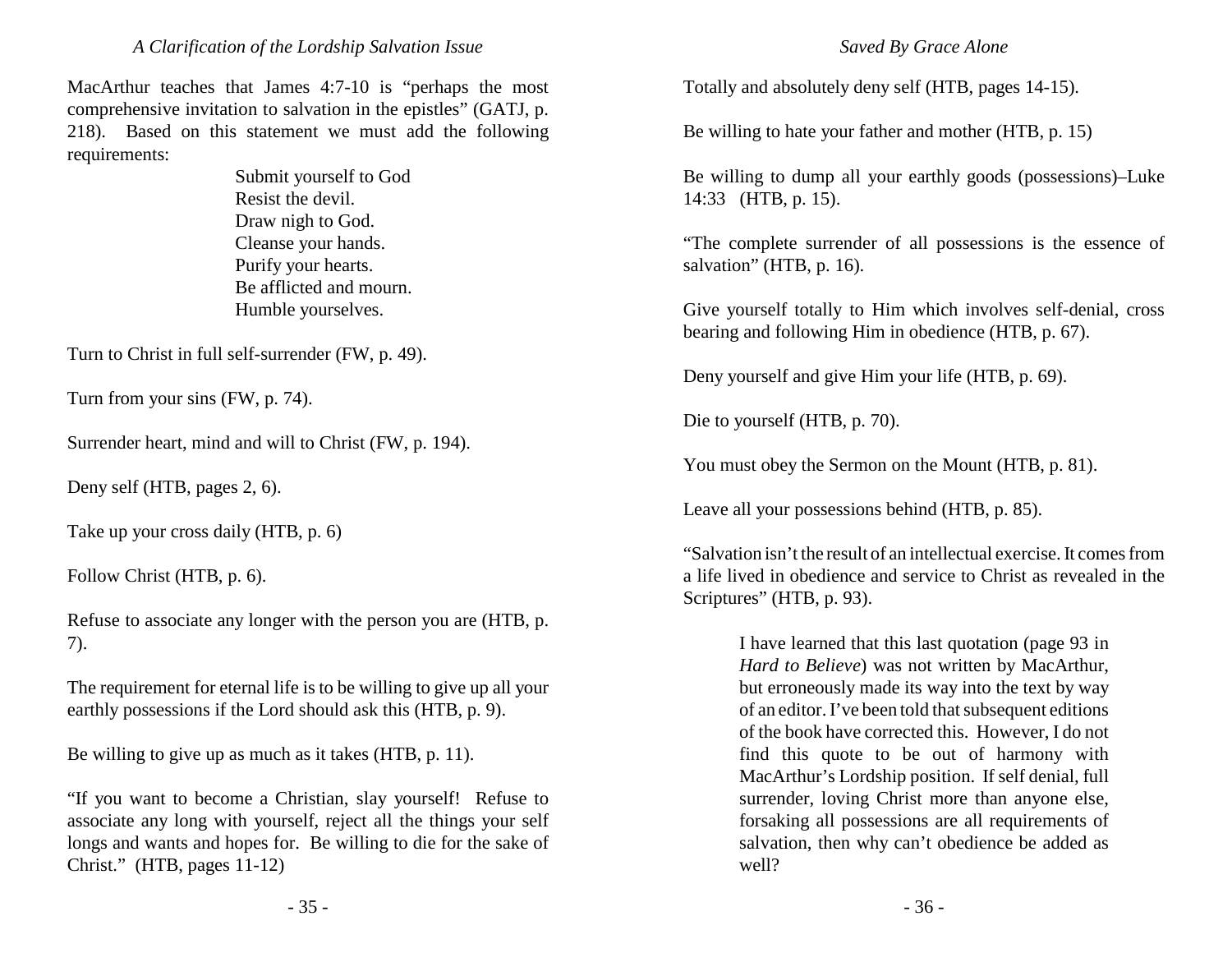Affirm your commitment to the lordship of Christ to the point where you are willing to forsake everything (HTB, pages 132- 133).

"You can't receive His salvation if your familymeans more to you than He does" (HTB, p. 134).

Give up your life and embrace His (HTB, p. 178).

On the back flyleaf of the book HTB, it says, "The hard truth about Christianity is that the cost is high, but the rewards are priceless: abundant and eternal life that comes only from faithfully following Christ (emphasis mine)."

#### **Observations**

- 1. These Lordship salvation requirements all focus upon **what the sinner must do**. When it comes to salvation by grace, the true focus should be upon the finished work of Christ and what He has done. See our study entitled *Do or Done?* Salvation is based on God's mercy, and it is not based on "works of righteousness which we have done" (Titus 3:5). "**But to him that worketh not**, but believeth on Him that justifieth the ungodly, his faith is counted for righteousness" (Rom. 4:5). See also Ephesians 2:8-9. It is not our sacrifice that saves us, it is the perfect sacrifice of Jesus Christ (1 Peter 3:18). MacArthur says, "We contribute nothing to our salvation" (HTB, p. 188), but if you read the list of requirements above, it seems that man does contribute a great deal.
- 2. As you consider this list of Lordship requirements, it is obvious that MacArthur and others like him believe that the terms of discipleship are the same as requirements for

#### *Saved By Grace Alone*

salvation. To them "What must I do to be saved?" and "What must I do to be a disciple?" are identical questions. See our paper, *A Contrast and Comparison Between Discipleship and Salvation*. The only requirement for salvation is faith in the Person, Work and Word of God's only Saviour, the Lord Jesus Christ. The requirements for discipleship are many and are essential for the believer's sanctification. Lordship Sanctification is Biblical; Lordship Salvation is not.

- 3. One example of a discipleship requirement is loving Christ more than your own family members, and being unquestionably loyal to Him even above your own loved ones (GATJ, pages 200-201, HTB, p. 134). In other words, Christ should be the supreme object of my love. I should love Him more than family members, more than my own possessions, even more than my own life. This discipleship requirement is merely a re-statement of the greatest commandment: "Thou shalt love the Lord thy God with all thy heart, and with all thy soul, and with all thy mind" (Matt. 22:37). Thus, Lordship salvation men are essentially telling us that the greatest commandment is a requirement for salvation, and since the greatest commandment sums up the 10 Commandments (Matt. 22:40), then this means that salvation is obtained by keeping the Law. And yet we know that none of us have kept the law perfectly, and none of us have loved God supremely. The greatest commandment (along with the other laws which it summarizes) condemns every one of us to hell! If loving God supremely is a salvation requirement, then all of us are doomed! We have all failed to do this. How thankful I am that Christ Jesus came into the world to save guilty lawbreakers! See 1 Timothy 1:15.
- 4. Lordship men actually soften the requirements of discipleship, something which our Lord never did. In many of MacArthur's requirements we read phrases like this: be willing to forsake everything, have an eagerness to obey, be